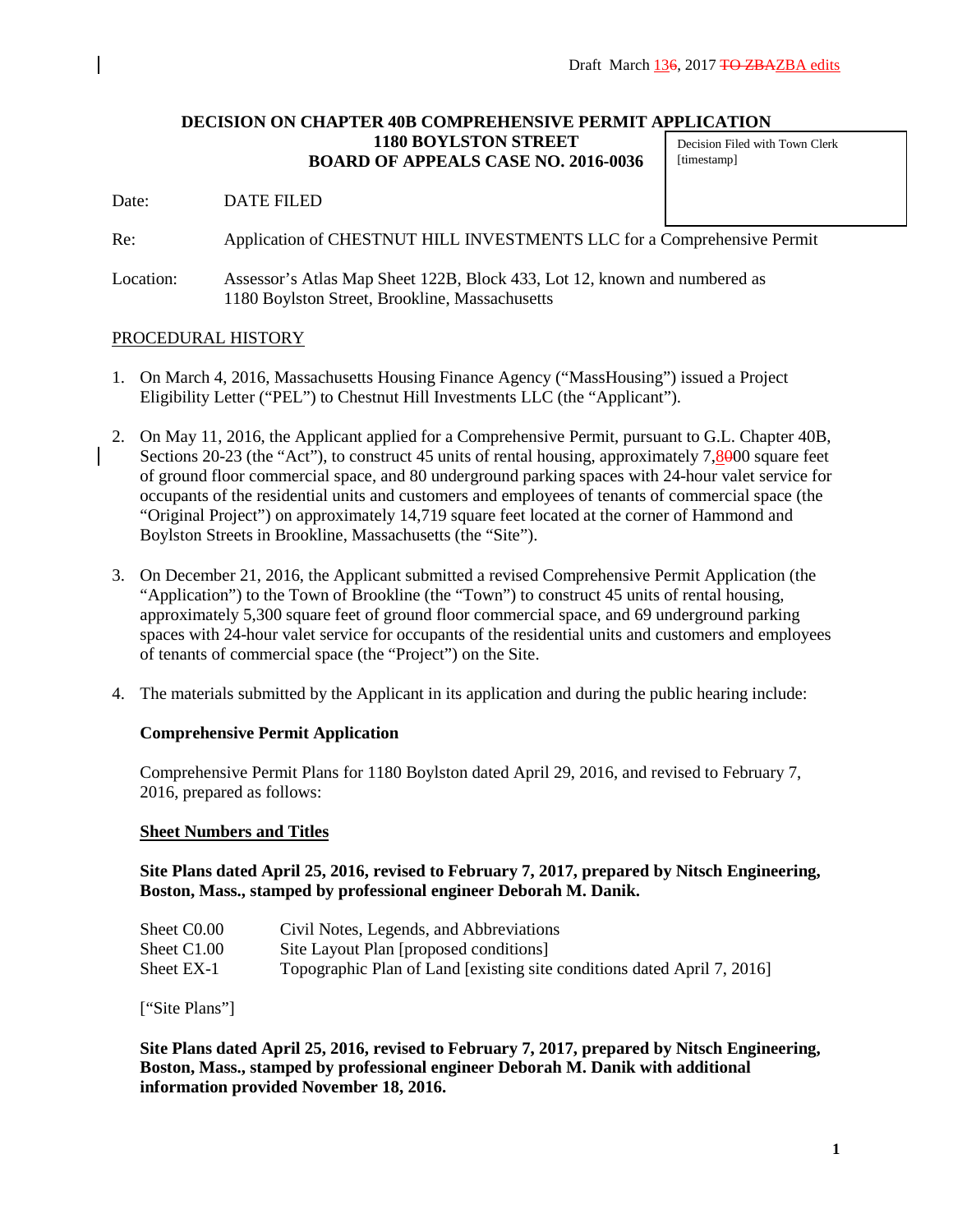| Sheet C <sub>0.00</sub> | Civil Notes, Legends, and Abbreviations |
|-------------------------|-----------------------------------------|
| Sheet C1.00             | Site Layout Plan [proposed conditions]  |
| Sheet C <sub>2.00</sub> | Site Utility Plan                       |
| Sheet C3.00             | <b>Site Utility Details</b>             |

["Stormwater Management Plan"]

#### **Loading Zone Plan revised and dated December 16, 2016 prepared by Vanasse and Associates, Inc., Boston, Mass.**

["Loading Zone Plan"]

#### **Architectural Plans dated April 29, 2016 revised to February 6, 2017, prepared by CBT Architects, Boston, Mass. and stamped by registered architect Alfred Wojciechowski.**

| Sheet A0               | Cover Sheet                                                            |
|------------------------|------------------------------------------------------------------------|
| Sheet A001             | Plot Plan                                                              |
| Sheet A002             | Survey Plan                                                            |
| Sheet A003             | Architectural Site Plan                                                |
| Sheet A100             | Parking Floor Plan                                                     |
| Sheet A <sub>101</sub> | Ground Floor Plan                                                      |
| Sheet A <sub>102</sub> | Typical Floor Plan (Second – Fourth)                                   |
| Sheet A <sub>103</sub> | Fifth Floor Plan                                                       |
| Sheet A <sub>104</sub> | Sixth Floor Plan                                                       |
| Sheet A <sub>105</sub> | Roof Plan                                                              |
| Sheet A200             | North and West Elevation                                               |
| Sheet A201             | South and East Elevations                                              |
| Sheet A300             | <b>Sections</b>                                                        |
| [unnumbered]           | <b>Shadow Studies</b>                                                  |
| [unnumbered]           | unit mix, affordable units, living area and common area square footage |

["Architectural Plans"]

# **Landscape plan dated February 28, 2017 and prepared by Copley Wolff Design Group, Boston, Mass., landscape architects.**

| Sheet L <sub>100</sub> | Materials Plan        |
|------------------------|-----------------------|
| Sheet L200             | <b>Plantings Plan</b> |
| Sheet L300             | Site Details          |

["Landscape Plans"]

**Traffic Impact Assessment dated March 2016, amended August 20, 2016 with additional data provided October 11, 2016, and January 17, 2017, prepared by Giles Ham, Vanasse & Associates, Inc.** 

["Traffic Study"]

 $\overline{\phantom{a}}$ 

**Parking Plan dated submitted by Parking Plus April 29, 2016 and amended November 14, 2016 by Michael Gery, President, and Mark Braconnier of Pilgrim Parking, Boston, Mass. with**  additional information dated December 1, 2016. <del>["Parking Plan"]</del>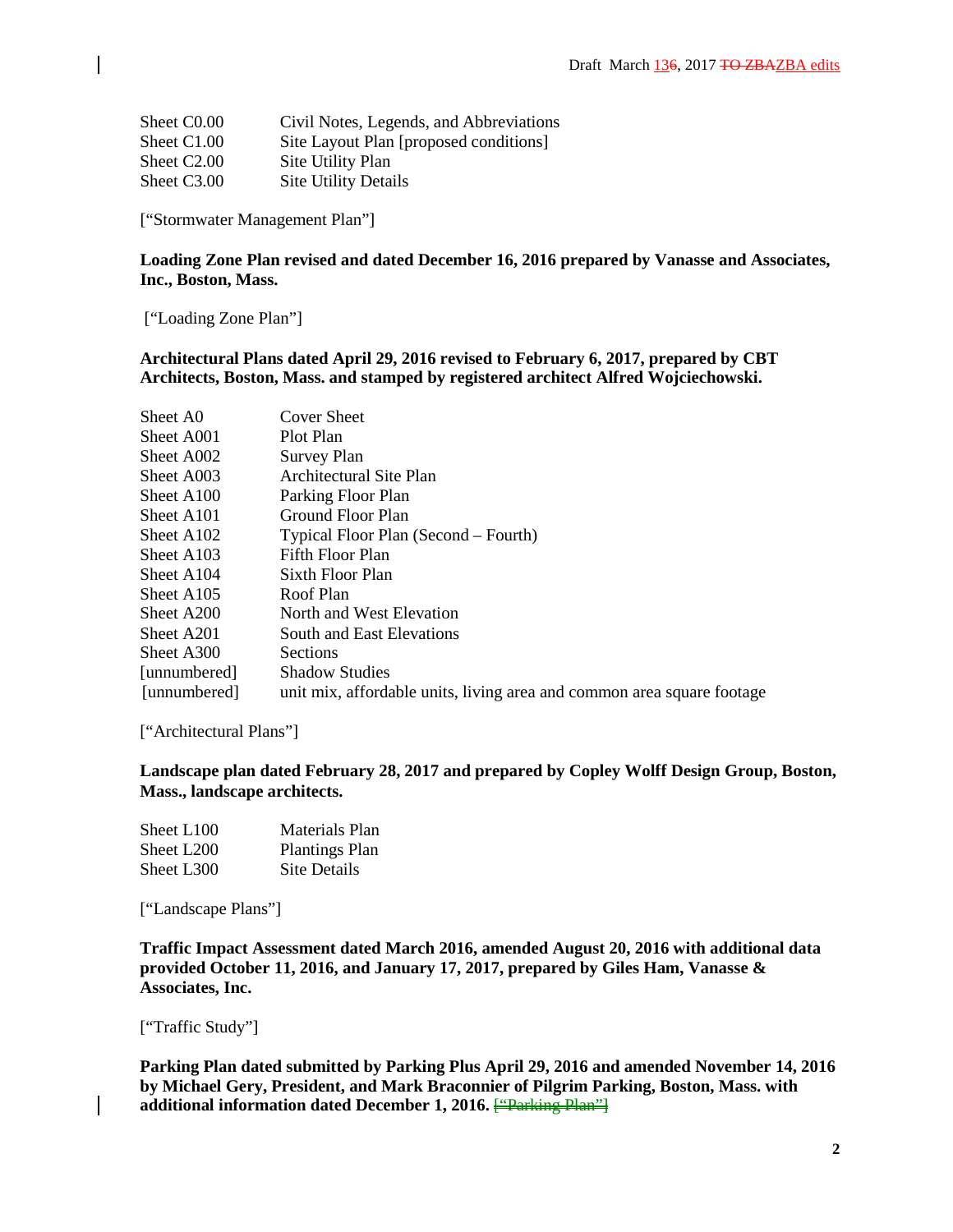# **Sheet P001 Basement Level Parking Counts Sheet P002 Ground Level Parking Counts**

# ["Parking Plan"]

**Geotechnical Report: Subsurface Explorations and Geotechnical Recommendations for 1180 Boylston Street prepared by GEI Consultants, Woburn, Mass., dated April 2015 and stamped by professional engineer Douglas J. Aghjayan. Additional information submitted July 1, 2016, September 15, 2016, November 17, 2016 by professional engineergeologist, licensed site professional, and project manager Catherine Johnson.**

["Geotechnical Report"]

- 5. The Applicant submitted a request for waivers from local by-laws and regulations and Waiver-Key site plan dated March 7, 2016 and amended February 16, 2017.
- 6. The Brookline Zoning Board of Appeals (the "Board" or the "ZBA"), with the consent of the Applicant, opened a duly advertised public hearing on June 9, 2016. The Board continued the hearing and heard and/or deliberated on testimony on the following dates: July 11, 2016, August 8, 2016, August 17, 2016, September 19, 2016, October 25, 2016, November 7, 2016, November 29, 2016 (continued), December 7, 2016, December 21, 2016, January 25, 2017, February 7, 2017, February 15, 2017, March 6, 2017, and March 20, 2017. All continuances beyond 180 days from June 9, 2016 were with the Applicant's written consent. *Placeholder for public meetings after close of hearing.*
- 7. The Board conducted a duly noticed site visit on June 29, 2016.
- 8. On March 20, 2017 the Board closed the public hearing.
- 9. The Board deliberated on the Application at a **public hearing/meeting** held on **DATE** 2017 and voted to grant a Comprehensive Permit subject to the conditions listed below.
- 10. As required by the Act, the Board notified all applicable local boards and commissions of the filing of the Application by sending a copy thereof to such local boards and commissions for their recommendations, all of which have been made a part of the record of these proceedings and have been taken into consideration by the Board in rendering its Decision.
- 11. During the course of the public hearing, the Town staff, boards, commissions, and local residents submitted oral and written testimony with respect to the Original Project and the Project. The Board considered in part the technical review of Town department heads, an independent site and building design peer reviewer, an independent traffic peer reviewer, and independent parking design peer reviewer, and an independent license site professional in regard to matters of public health and safety, environmental health and safety, traffic, parking, site and building design, preliminary stormwater management plans, and other issues of local concern.
- 12. The following consultants and independent peer reviewers assisted the Board in its review of the application:

**Engineering and Traffic** James Fitzgerald, P.E., LEED AP Director of Transportation Environmental Partners Group, Inc.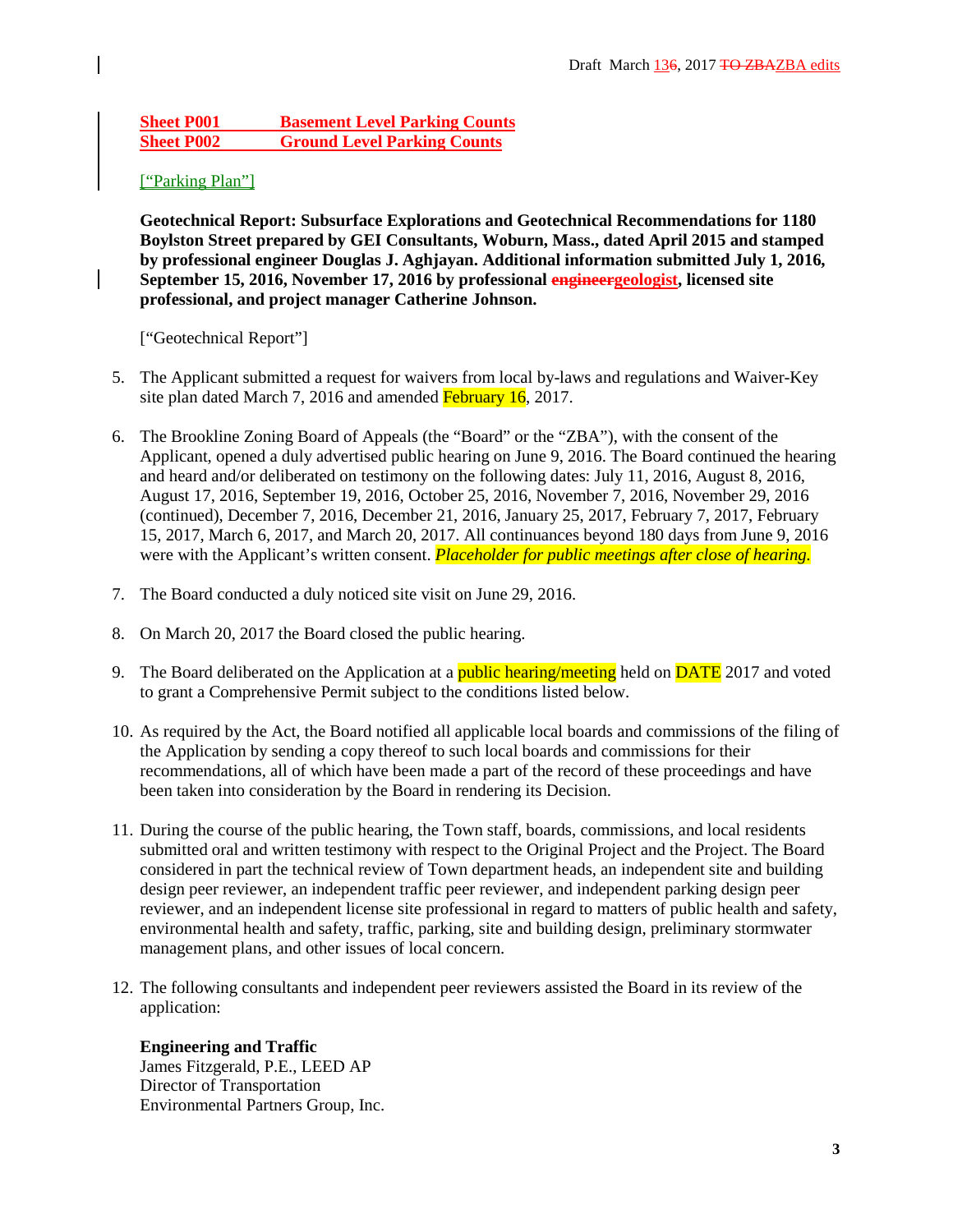## Quincy, Massachusetts

# **Parking Plan**

Arthur G. Stadig, P.E. Vice President / Managing Principal Walker Parking Consultants Boston, Massachusetts

# **Geotechnical / Environmental Engineering**

John Chambers, Professional Geologist and Licensed Site Professional Senior Vice President Fuss and O'Neill Providence, Rhode Island

# **Site and Building Design**

Clifford Boehmer, AIA, President Davis Square Architects Somerville, Massachusetts

# **MassHousing Partnership Fund**

Chapter 40B Advisor Judi Barrett, Director of Municipal Services RKG Associates Boston, Massachusetts

13. During the course of the public hearing, Town staff and boards, peer reviewers, and local residents submitted extensive oral and written testimony with respect to the Original Project and the Project on issues of height, scale, feasibility of the parking plan, the use of vehicle stackers in the underground garage, parking demand, location and design of the Hammond Street Loading Zone, safety, traffic, trash/recycling management, stormwater management, site remediation, and site circulation.

# **FINDINGS**

- 1. According to the Commonwealth's Department of Housing and Community Development Subsidized Housing Inventory ("SHI"), as defined in 760 CMR 56.02, as of May 11, 2016, approximately 8.6 % of the Town's total housing stock constituted SHI-eligible housing, as defined in 760 CMR 56.02.
- 2. The Town has an ongoing, active program of promoting: low- and moderate-income housing, including inclusionary zoning; financial and technical assistance to non- and for-profit property owners and developers; technical and financial assistance to those seeking to purchase, rent and rehabilitate affordable homes; and other Chapter 40B affordable housing developments.
- 3. MassHousing determined that the Original Project was eligible under the New England Fund housing subsidy program, and at least twenty-five  $20\%$  percent  $(25\%)$  of the units would be available to households earning at or below eighty percent (80%)50% of the Area Median Income ("AMI"), adjusted for household size, as published by the U.S. Department of Housing and Urban Development.
- 4. It was specified in the Application that all of the 45 residential units will be age-restricted (at least 55 years old and up).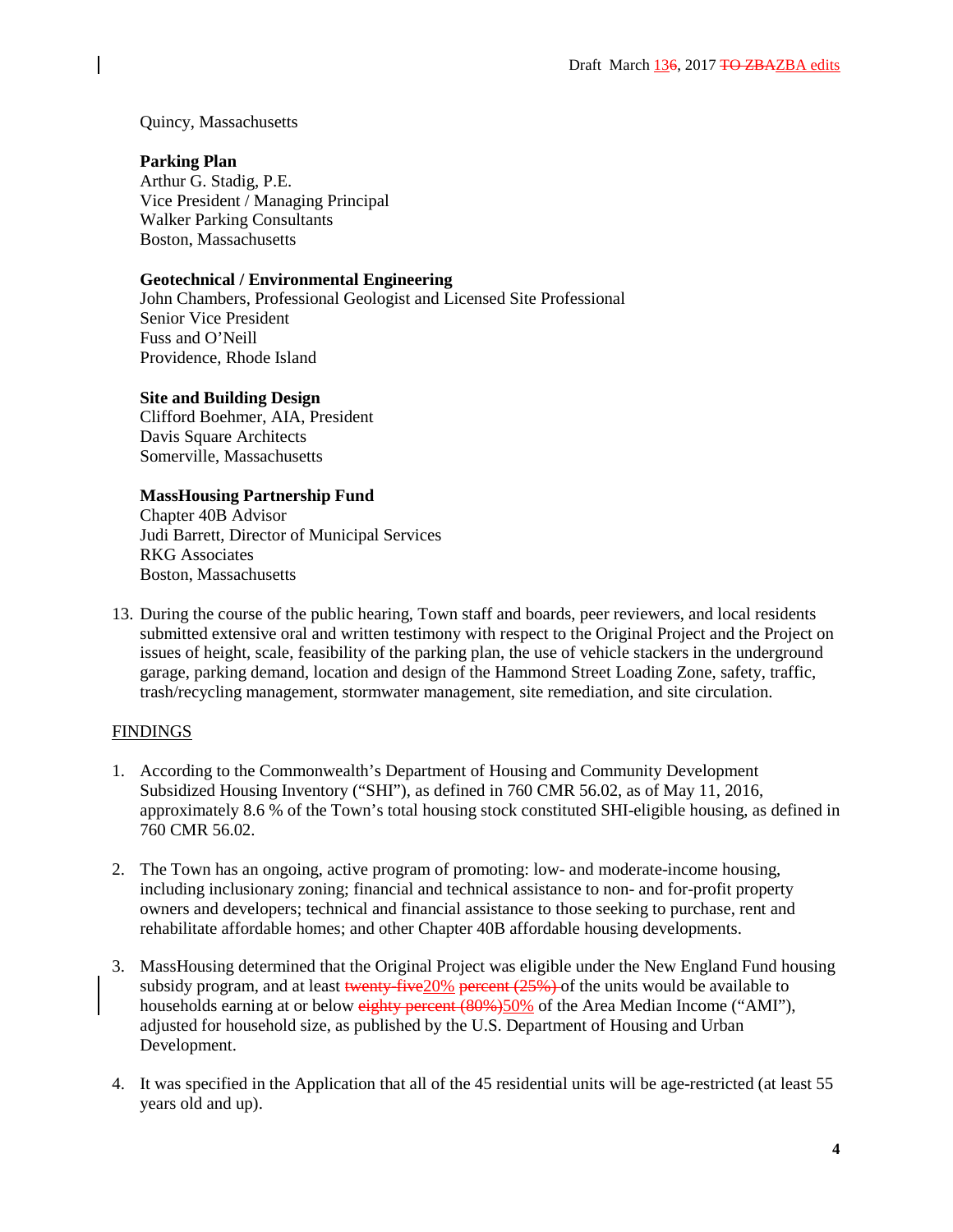- 5. The Site is zoned as G-1.0 (general business district) and to the south abuts a T-5 (two-family) zoning district, as defined in the Brookline Zoning By-Law amended June 2, 2014.
- 6. The Site is located at the corner of Hammond Street and Boylston Street, also known as Route 9, a state highway. Boylston Street consists in part of commercial structures that are mostly one-story tall with some single- and multi-family housing. To the east, the Site abuts a six-unit, three story condominiums with no on-site parking; all six units are have been certified for listing on the SHI, as defined in 760 CMR 56.02.
- 7. The Site consists of two front yards, three rear yards, and one side yard.
- 8. The new curb cuts on Boylston Street, a state highway, will require the approval of Massachusetts Department of Transportation ["MassDOT"].
- 9. Two existing curb cuts on Hammond Street will be removed.
- 10. The Site is the location of a former gas station owned and operated by Cumberland Farms. All structures have been demolishedOne remaining structure will be demolished. *[Date of Demo Reviewupdated waiver expected]*
- 11. The site is listed as a disposal site under Release Tracking Number 3-19813 and is subject to the requirements of the Massachusetts Contingency Plan pursuant to 310 CMR 40.0000. Cumberland Farms, the former owner of the site, is the responsible party obligated to clean up the gasoline release and protect the public health in accordance with the Massachusetts Contingency Plan.
- 12. As of the date of this Decision, the Site has not yet achieved a condition of no significant risk under the Massachusetts Contingency Plan for remediation.
- 13. John Chambers, independent Licensed Site Professional for the ZBA, stated in his December 7, 2016 report to the ZBA that "long-term remediation is a critical step to ensure the safety of future users and that the ZBA should ensure that a party (either the developer or Cumberland Farms) accept these obligations before the Project is constructed."
- 14. Because future changes at the Site as a result of excavation will disturb hazardous materials, the Applicant has confirmed at a public hearing before the ZBA on December 7, 2017 that he is the party responsible for environmental compliance and long-term remediation of the Site.
- 15. The Applicant's Geotechnical Report prepared by GEI and dated April 2015 was based on two levels of underground parking. The plans for the Original Project and the Project reviewed by John Chambers, Fuss and O'Neill, the independent peer reviewer, were based on one level of underground parking. In an email to Maria Morelli (Senior Planner, Department of Planning and Community Development) dated January 25, 2017, Daniel LaFrance of Fuss and O'Neill confirmed that the peer reviewers were aware of the change in scope and that this change was not a factor in its reviewdid not impact their conclusions.
- 16. The Planning Board, Town staff, independent design peer reviewer Clifford Boehmer, and independent traffic and parking peer reviewers James Fitzgerald and Arthur Stadig expressed in written and oral comments during the public hearing that the driveway configuration and parking plan of the Original Project was infeasible.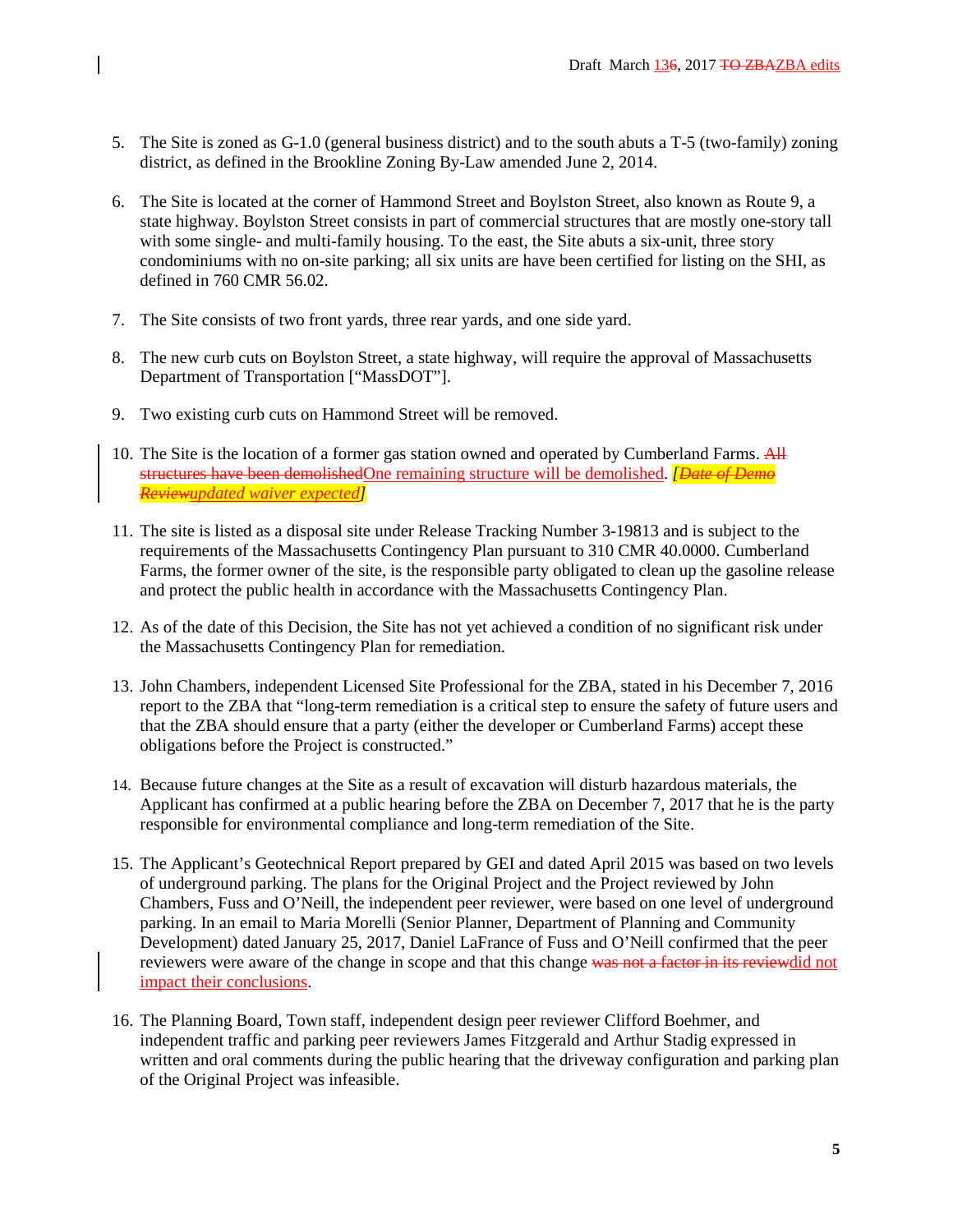- 17. In September 2016 and February 2016 2017 the Applicant met with immediate abutters at the six-unit condominiums on Boylston Street to address discuss the height, massing, density, setbacks and parking on the Site.
- 18. At the January 25, 2017 public hearing the Applicant presented and formally submitted a conceptual plan for the Project that reduced the height from 69 74 feet to 64 68 feet, increased front yard setbacks, increased step-backs on the upper floors, reduced the number of parking spaces from 80 to 69, eliminated approximately 2,000 square of commercial space, and increased the setback on the east façade from five feet to 20 feet. The Applicant included architectural and landscaping plans, shadow studies and architectural renderings from an electronic 3D model, and a tour of the 3D model.
- 19. On February 14, 2017, at the request of the Building Commissioner Daniel Bennett, the Applicant submitted a preliminary building code analysis of the Project, which Mr. Bennett deemed satisfactory.
- 20. On February 15, 2017, the Applicant submitted an amended request for waivers from local regulations.
- 21. Peter Ditto, Director of Engineering and Transportation, submitted a letter to the ZBA dated December 7, 2016 providing that an infiltration system could not be accommodated on the Site entirely outside the building's footprint. To compensate, the Applicant at the request of Mr. Ditto increased the size of the underground water tank to 6,300 eubic feetgallons to hold the volume of stormwater from a 25-year storm to reduce the rate of stormwater runoff and not tax the municipal system's 12-inch diameter drain in Boylston Street.
- 22. On January 23, 2017, the Brookline Transportation Board held a duly noticed public hearing to review plans and required data for the Hammond Street Loading Zone revised and dated December 16, 2016 [the "Loading Zone"].
- 23. In its January 25, 2017 letter to the ZBA, the Brookline Transportation Board supported the installation of a loading zone in the public way on Hammond Street, reducing the sidewalk to four feet wide, only if its recommended conditions are met, including but not limited to the removal of one street tree, the elimination of one metered parking space, and the Applicant's grant of an easement (pending the approval of Town Meeting) to restore pedestrian access to a minimum of ten feet wide.
- 24. In his January 25, 2017 letter to the ZBA, Peter Ditto, Director of Engineering and Transportation, provided support for the installation of Loading Zone only if the conditions for its design, location, and use specified in his aforementioned letter and the conditions specified in the Brookline Transportation Board's January 23, 2017 letter are met.
- 25. On March 8, 2017 Andrew Pappasteurgieon, Commissioner of Public Works, submitted a warrant article to Town Meeting asking for approval to enter into an easement agreement with the Applicant to ensure adequate pedestrian access between the Loading Zone and the building's west façade.
- 26. The Applicant stated before the ZBA that he would be willing to grant an easement to the Town for adequate pedestrian access between the Loading Zone and the building's west façade.
- 27. The removal of a street tree for the installation of the Loading Zone is not within the purview of the ZBA and is subject to a separate hearing process administered by the Town Arborist pursuant to M.G.L. c.87, the "Shade Tree Act.
- 28. In a February 3, 2017 email to the Planning Department, Thomas Brady, Town Arborist, confirmed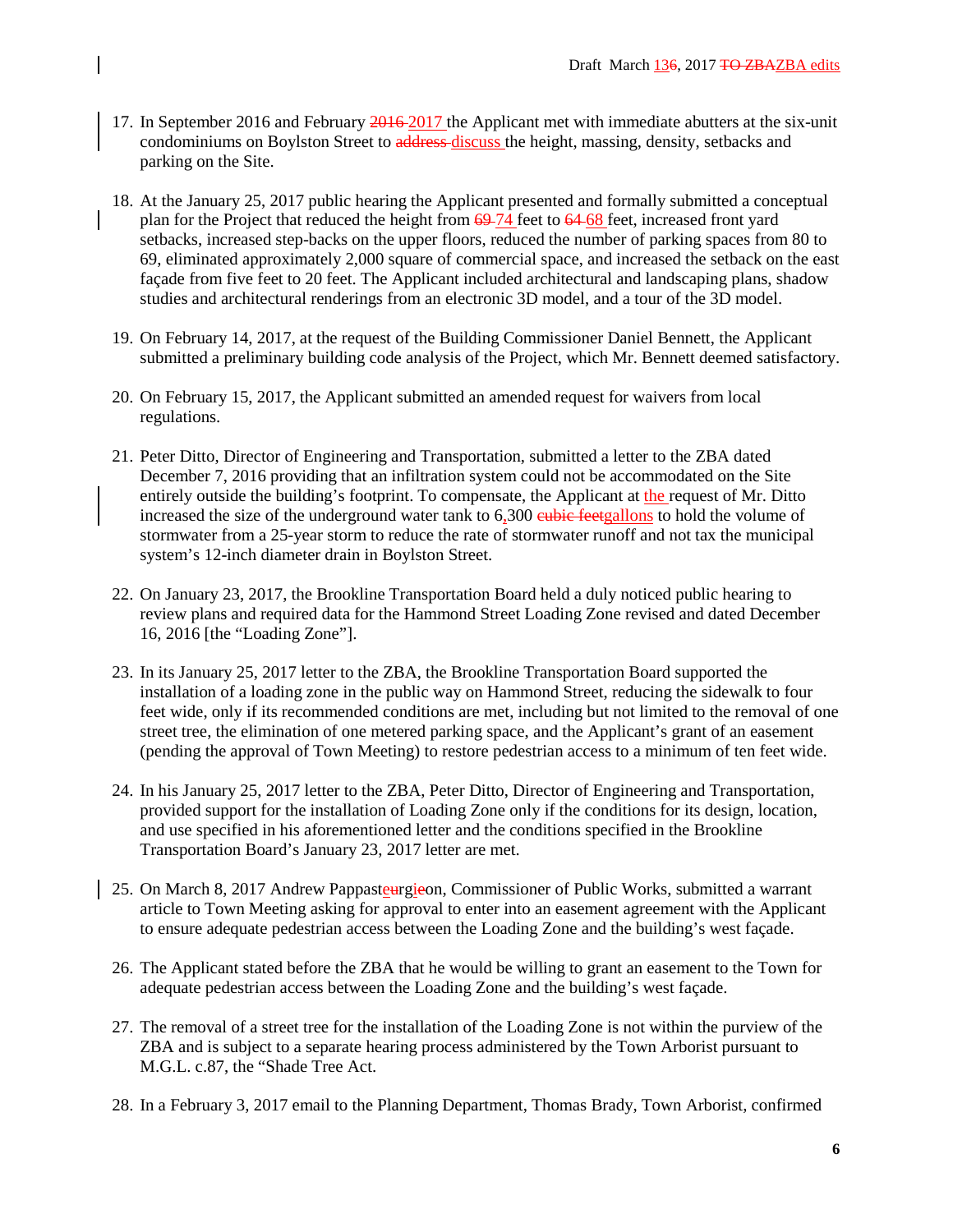that the street tree that the Brookline Transportation Board identified for removal for the installation of a safely designed Loading Zone is a 6-inch caliper Bradford Pear tree characterized as in good condition and protected under the Shade Tree Act.

- 29. The Applicant has stated that commercial space on the Site will not be used for food preparation or production requiring cooking or venting.
- 30. Both the preliminary trash plan reviewed by and the accompanying conditions recommended by Patrick Maloney, Director of Environmental Health, assume that no food will be prepared or served in the commercial spaces on the Site.
- 31. Peter Ditto, Director of Engineering and Transportation, submitted a letter to the ZBA dated January 25, 2017 provided stated that it was acceptable for private waste management trucks to back into the driveway off Boylston Street.
- 32. The Board heard the concerns of Town staff, boards, commissions, and residents and weighed them against local needs. The Board finds that the Project, as conditioned below, is Consistent with Local Needs, as that term is defined in 760 CMR 56.02, as required by the Act.
- 33. The Board finds that the conditions imposed in this Decision are necessary in order to address Local Concerns, as that term is defined in 760 CMR 56.02. The Board finds that such conditions will not render the Project uneconomic. To the extent that such conditions may render the Project uneconomic, the Board finds that the Local Concerns outweigh the potential benefits of the proposed affordable units.
- 34. The Board finds that granting certain waivers from local bylaws and regulations is acceptable even though granting any waivers may have an adverse impact on Local Concerns. Nevertheless, the Board finds that the Local Concerns affected thereby do not outweigh the regional need for affordable housing, especially given the changes the Applicant has agreed to make, specifically the redesign of the building and improvements to the site layout in direct response to concerns of the Board and other parties in interest.
- 35. The Board acknowledges concerns raised by abutters and other interested parties. The Board finds that despite these concerns, the Project addresses local and regional housing needs.
- 36. The Board finds that many of the concerns expressed by abutters and other interested parties during the public hearing process involve pre-existing conditions on Hammond and Boylston Streets and the surrounding area that are not directly related to or caused by the Project.
- 37. The Applicant has had the opportunity to review the following Conditions and has no objections.

### **DECISION**

Pursuant to the Act, the Board, after convening a public hearing and making findings of fact, grants a Comprehensive Permit to the Applicant for the construction of 45 units of rental housing and, no more than 5,300 square feet of commercial space, and no fewer than 69 parking spaces as shown on the Site Plans, Architectural Plans, and Landscape Plans, subject to all of the conditions listed below.

# **CONDITIONS**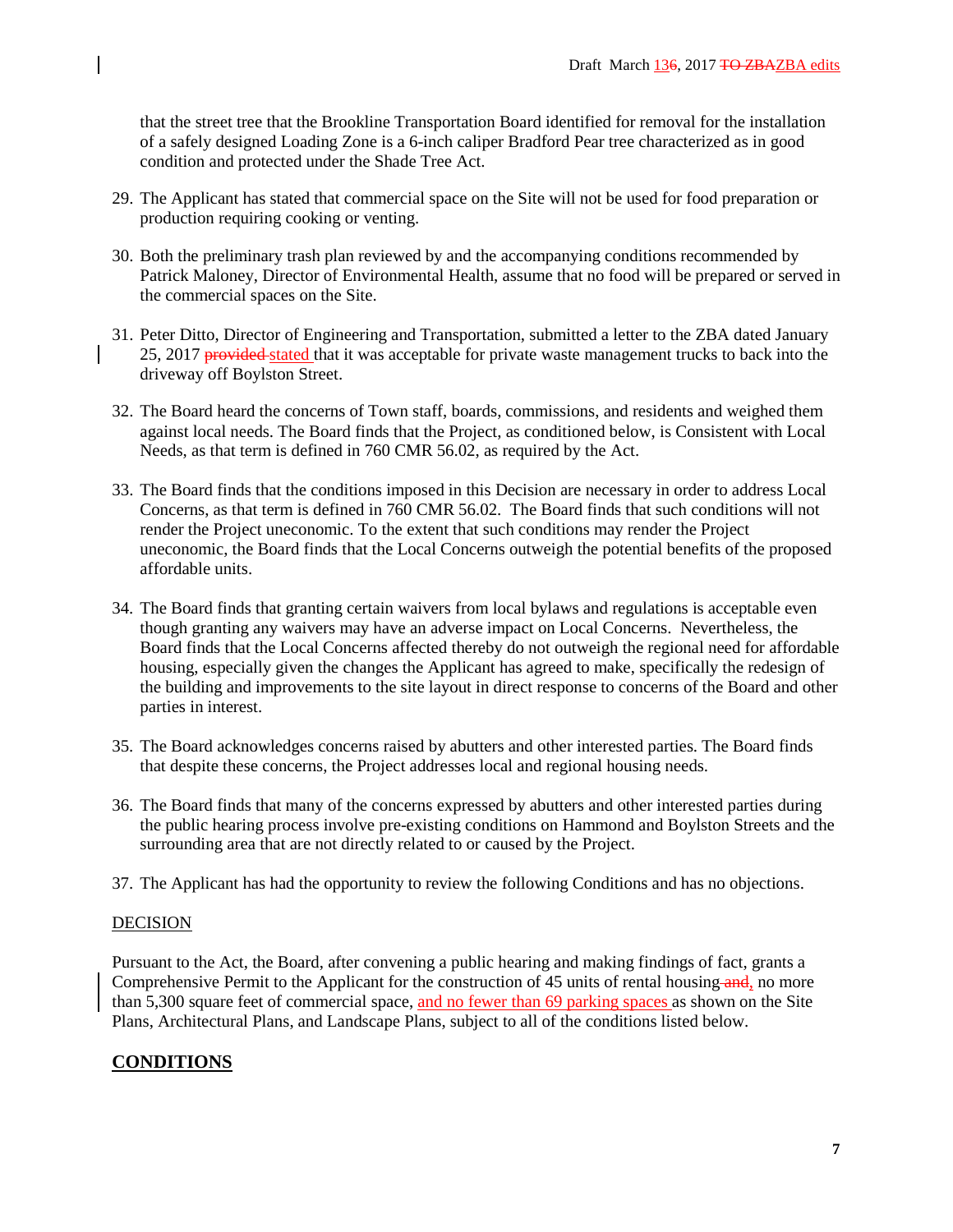- 1. The Project shall include no more than 45 units of rental housing in no more than one building, which buildings is shown on the Site Plans and the Architectural Plans, with no more than approximately 5,300 square feet of commercial space on the ground level at the 420 Harvard Street lot and underground spaces for parking 69 vehicles at full occupancy to be shared by tenants of the residential units and customers and employees of tenants of the commercial spaces, as shown on the parking layout plan on Sheet A100 listed under Item 4 under Procedural History-**[specify holding**] areas 63-69 on plan.
- 2. Professional kitchens requiring ventilation per the State Building Code shall not be permitted on the Site. The Project's commercial space shall not involve food preparation or service (including not selling coffee/tea or packaged foods).
- 3. Twenty-five percent of the units shall be available to households earning at or below 80%50% percent of the AMI, adjusted for household size, as published by the U.S. Department of Housing and Urban Development from time to time.
	- 4. The total maximum number of bedrooms shall be 74 and the maximum number of units shall be 45, all of which are age-restricted (55 years of age and up) as listed in the following table*.*

| 45 Units Age-Restricted $(55+)$ |                 |                          |  |  |  |
|---------------------------------|-----------------|--------------------------|--|--|--|
| Unit Type                       | Number of Units | Total Bedrooms per       |  |  |  |
|                                 |                 | Unit Type                |  |  |  |
| One Bedroom                     | 16              | 16                       |  |  |  |
| Two Bedroom                     | 29              | 58                       |  |  |  |
| Three-                          | <b>NA</b>       | <b>NA</b>                |  |  |  |
| Bedroom                         |                 |                          |  |  |  |
|                                 |                 | <b>TOTAL 74 Bedrooms</b> |  |  |  |

- 5. With respect to the Applicant's request for waivers from local by-laws and regulations dated February 16, 2017, the Board approves those waivers listed in Exhibit 1. The Project must comply with bylaws and regulations not waived.
- 6. Prior to the issuance of a Building Permit, the Applicant shall submit final floor plans and elevations for the buildings, indicating façade design and rooftop details subject to the review and approval of the Assistant Director for Regulatory Planning for consistency with the plans listed under Item 4 under Procedural History. Color, windows, and materials shall be reviewed and approved on Site by the Assistant Director for Regulatory Planning within a reasonable timeframe.
- 7. Prior to the issuance of a Building Permit, the Applicant shall submit final site and landscaping plans indicating: plant types and sizes and an adequate plan for maintaining, and replacing as necessary, the plantings on the Site; location of, height of, and materials for fences, walls, and driveway; exterior lighting; location of utilities, mechanicals, parking spaces, and bicycle storage; location of trash, recycling, and snow storage, subject to the review and approval of the Assistant Director for Regulatory Planning.
- 8. Prior to the issuance of a Building Permit, the Applicant shall submit a lighting plan to the Director of Engineering and Transportation and the Building Commissioner for review and approval. All exterior lighting on the Site shall be installed and maintained so that no direct light or glare shines on any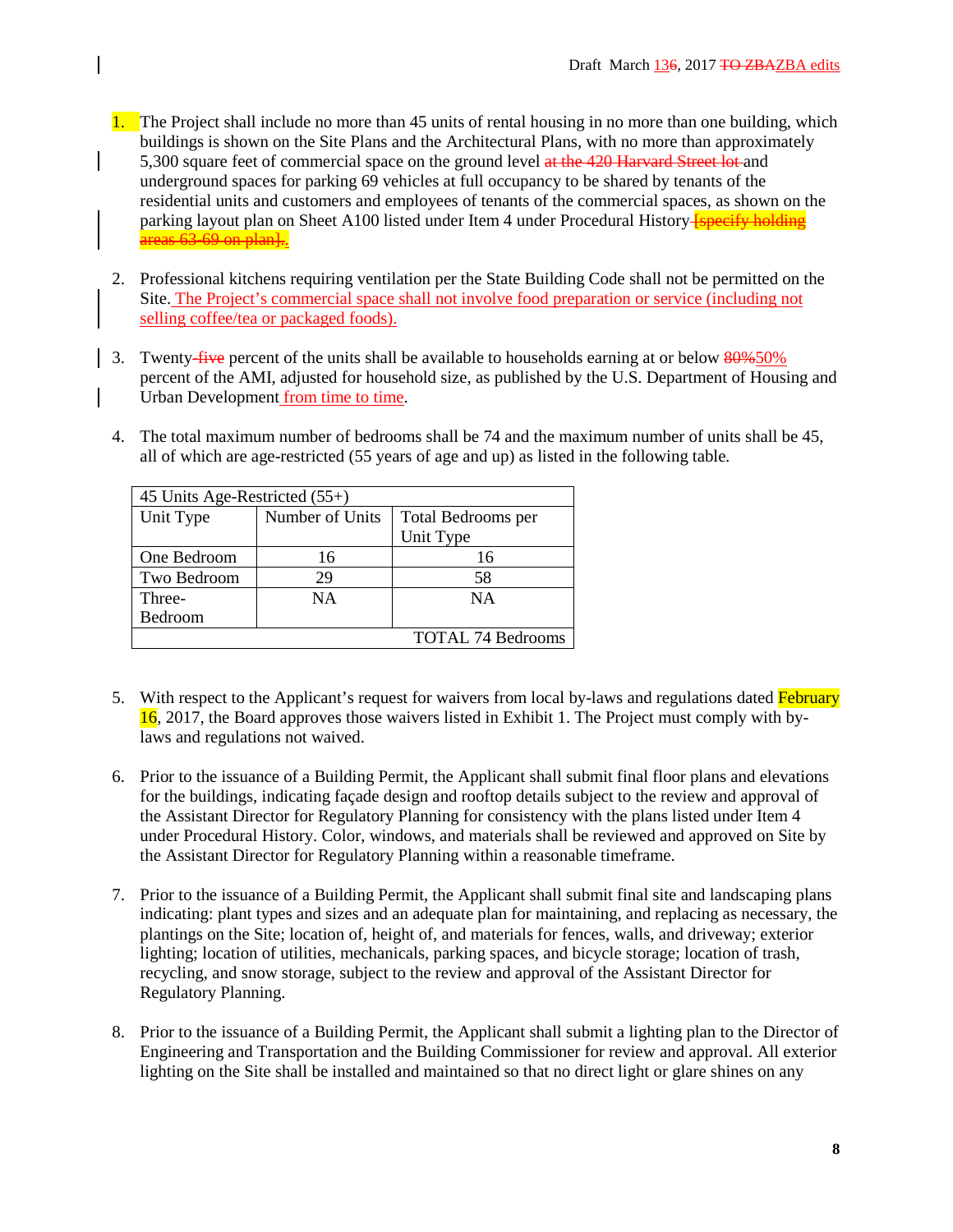street or any nearby homes and headlight glare from vehicles entering or leaving the Site or parking on the Site shall be shielded in accordance with local by-laws.

- 9. Prior to Commencement of Construction as defined in Condition 19, the Applicant shall meet with the Town Arborist to review the health of the existing street trees and provide a plan for protecting existing street trees during construction, and planting additional street trees on Hammond and Boylston Streets, for the review and approval by the Town Arborist and with all costs for performance thereunder borne by the Applicant. Any proposed removal of street trees shall be subject to M.G.L. c.87, the "Shade Tree Act."
	- 10. Prior to the issuance of a Building Permit, the Applicant shall submit a stormwater management and drainage plan to the Director of **Engineering and Transportation and Engineering** for review and approval.
	- 11. Prior to the installation of the Loading Zone on Hammond Street, the Applicant shall have granted the Town a permanent easement, pending Town Meeting's approval, or, should Town Meeting not accept the grant of such an easement, a license agreement maintained in perpetuity to ensure a ten-foot wide continuous path of travel between the loading zone and the building's west façade available to the public at all times. If approval of the easement or license is not granted or if the Applicant does not enter into an a permanent easement or a license agreement maintained in perpetuity with the Town, the Loading Zone shall not be installed and the Comprehensive Permit shall be voided.
	- 12. The Loading Zone shall be installed on Hammond Street and used in accordance with the conditions recommended by the Brookline Transportation Board and Peter Ditto, the Director of Engineering and Transportation in their testimony to the ZBA, as well as all relevant Rules and Regulations for the Town of Brookline:
		- (a) The use of the commercial Loading Zone shall be available to any vehicle authorized by the Traffic Rules and Regulations for the Town of Brookline and shall not be for the exclusive use of tenants of the Project.
		- (b) Parking in the Loading Zone is shall be prohibited during the peaks hours of 7 am to 9 am and 4 pm to 6 pm.
		- (c) The 60-foot long curbside Loading Zone shall be designed to accommodate a single unit 30-foot vehicle for commercial use; the Loading Zone shall be seven feet wide and recessed from existing curb line to the proposed curb line;
		- (d) The location of the Loading Zone shall be  $\frac{a}{20}$  feet from the STOP bar at the Boylston Street-Hammond Street intersection;
		- (e) The Loading Zone will require the removal of the existing Bradford Pear street tree, pursuant to M.G.L. c.87, and one metered parking spot to ensure that commercial trucks can nose into the Loading Zone without blocking a traveling lane and backing in. The Loading Zone shall not be installed if the street tree and the metered parking spot are not eliminated.
		- (f) The cost for removal of existing materials and installation of new materials and the Town's labor related to construction of the Loading Zone shall be borne by the Applicant. *[funds in sep. acct*?]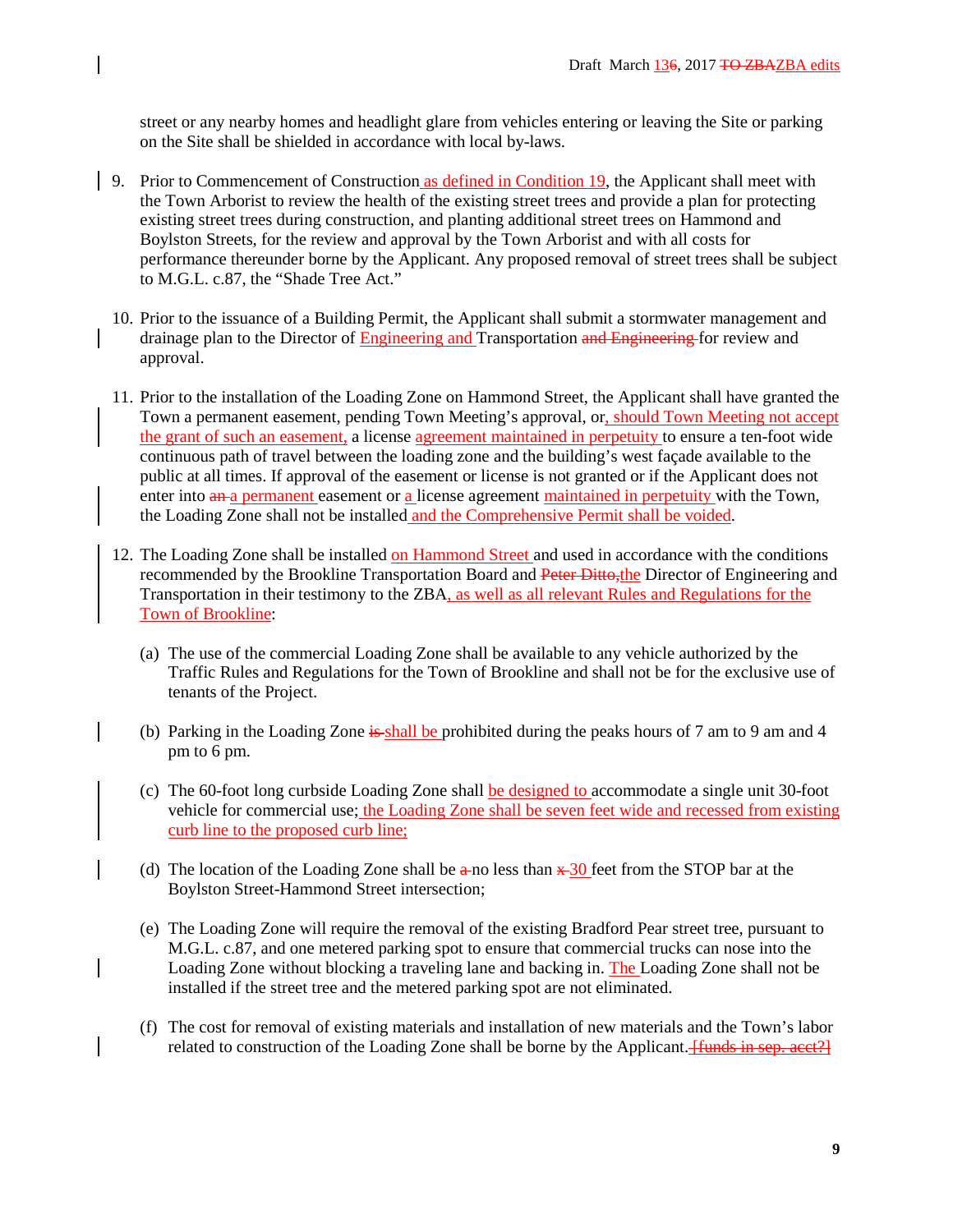- (g) Prior to the issuance of a building permit, the Applicant shall reimburse the Town for two-years of revenue associated with the loss of one metered parking space, which the Director of Engineering and Transportation has calculated to be \$9,360.
- (h) In consultation with the Director of Transportation and Engineering and Transportation, the Applicant shall install a sign stating COMMERCIAL LOADING ZONE with all costs for performance thereunder fabrication and installation borne by the Applicant.
- (i) In consultation with the Director of  $Engineering and Transportion-**and Engineering**$ , the</u> Applicant shall install a sign stating NO STOPPING ANYTIME/TOW AWAY ZONE 7 am to 9  $am / 4$  pm to 6 pm with all costs for <del>performance thereunder</del>fabrication and installation borne by the Applicant.
- (j) Any changes in the design of the Loading Zone shall be approved by the Director Engineering and Transportation.
- (k) The Applicant shall keep the Loading Zone clear of snow, leaves, and debris to ensure that commercial vehicles parked in Loading Zone do not block the travel lane.
- (l) The Applicant shall keep the ten-foot wide travel path between the Loading Zone and the building's west façade clear of snow and other obstructions at all times.
- 13. Prior to the issuance of building permit, the Applicant shall obtain approval from Massachusetts Department of Transportation to remove the existing curb cuts and install new curb cuts on Boylston Street for the Project's driveway that are no less than 30 feet wide to accommodate three driveway lanes—one for entering the Site, one for exiting the Site, and a second exit lane to be used as a holding area by the Project's parking attendants.
- 14. Traffic mitigation shall be as follows:
	- (a) The Applicant, in consultation with the Director of Engineering and Transportation, shall install a NO PARKING THIS SIDE sign on the eastbound side of Boylston Street between Hammond Street-Boylston Street intersection and the driveway entrance, with all costs related to performance thereunderfabrication and installation borne by the Applicant*.*
	- (b) The Applicant shall contribute  $$20,000$  to the final cost to install an audible pedestrian signal and painted the colored, textured crosswalk at the traffic signal located at the Hammond Street and Heath Street intersection. Prior to the issuance of a Building Permit, the Applicant shall provide \$20,000 to the Town for deposit into a segregated Town account to be used by the Town for the signal upgrade and crosswalk installation. If the funds are not used within three (3) years from the date of deposit for the installation of an audible pedestrian signal at the traffic signal and painted crosswalk located at Hammond Street and Heath Street intersection, the funds shall be returned to the Applicant.
	- (c) The Applicant shall ensure that the Boylston Street driveway apron is at the same level as the sidewalk elevation and that the material for the driveway apron is the same as that of the sidewalk.
	- (d) The Applicant shall install mirrors on the Project's structure to assist drivers exiting the Boylston Street driveway.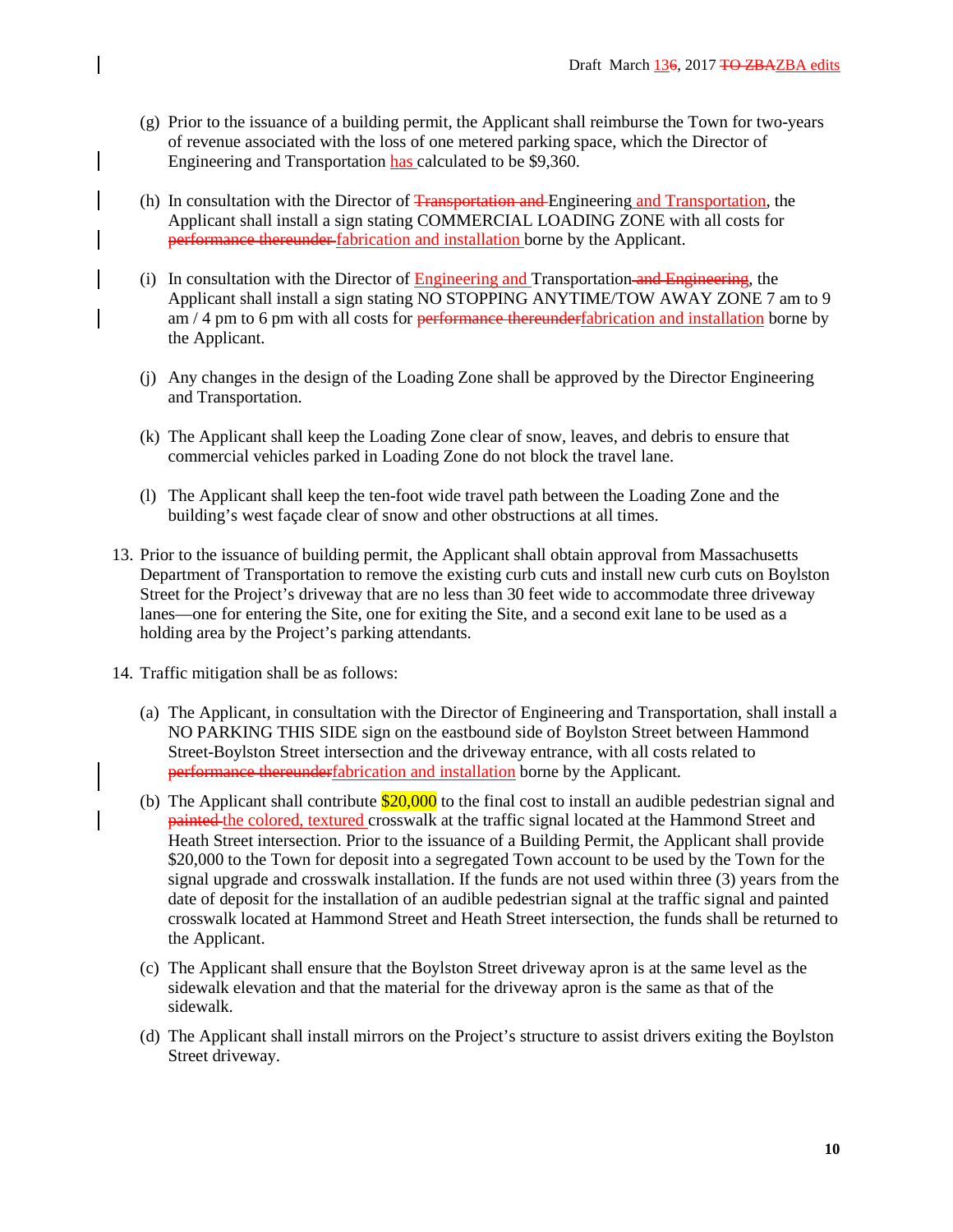- (e) The Applicant, in consultation with the Director of Engineering and Transportation, shall purchase and install a STOP sign and a stop line consisting of concrete pavers at the driveway exit with all costs borne by the Applicant.
- (f) The Applicant shall install a sign on the driveway alerting drivers entering the Site to keep right with all costs borne by the Applicant.
- (g) Vehicles entering the Site shall not queue onto Boylston Street at any time.
- (h) The Project's parking attendants, building management, employees of the commercial space, customers of the commercial space, visitors to the Project, or occupants of the residential units shall not park vehicles on Boylston Street at any time.
- (i) The Project's parking attendants shall not keep unattended vehicles idlingNo vehicles shall idle in the driveway.
- (j) The Applicant shall install trees and shrubs in the  $sixfive$ -foot wide buffer between the driveway and the property line shared with 1162-1164 Boylston Street for adequate screening and privacy and shall maintain or replace such landscaping to retain this screening.
- (k) The Applicant shall keep sidewalks in front of the Site on Hammond Street and Boylston Street clear of snow and ice and shall remove snow mounds that collect on Boylston Street to the left and right of the driveway to ensure that the visibility of drivers entering or exiting the Site is not obstructed. The Applicant shall not store snow in the public way where it will impede the visibility of drivers entering or exiting the Site or impede safe pedestrian access in the public way.
- (l) The Applicant shall not store snow on the driveway where it would narrow the width of the driveway to less than 30 feet.
- $(m)$  Prior to the issuance of a Building Permit, the Director of Engineering and Transportation shall review landscaping plans to ensure that driver visibility is not impeded.
- (n) An accessible loading zone shall be installed on the Site's driveway outside of the building entry with a five foot wide by 20 foot long access aisle adjacent and parallel to the accessible loading zone. The accessible loading zone shall be marked with cross-striping.
- (o) An accessible pedestrian path shall be installed on the Site's driveway next to the building extending from the valet drop-off area to the public way. The accessible pedestrian shall be marked with cross-hatching to indicate no parking at any time in this area.
- 15. Prior to the issuance of a Building Permit, the Applicant shall submit a rubbish/recycling plan and schedule to the Chief of Environmental Health for review and a determination of compliance with Town regulations. Said plan shall include provisions guaranteeing that:
	- (a) all rubbish and recyclables generated from the Project's housing units and commercial space shall be shall be picked up together twice a week by the Applicant's private waste management service handled and disposed of twice weekly by a private waste management services provider contracted by the Applicant in compliance with all applicable regulations;
	- (b) The Project shall provide a trash compactor and a total of two dumpsters each sized at two-cubic yards, for the building rubbish. The Project shall provide four toters, each sized at 96 gallons, for recycling;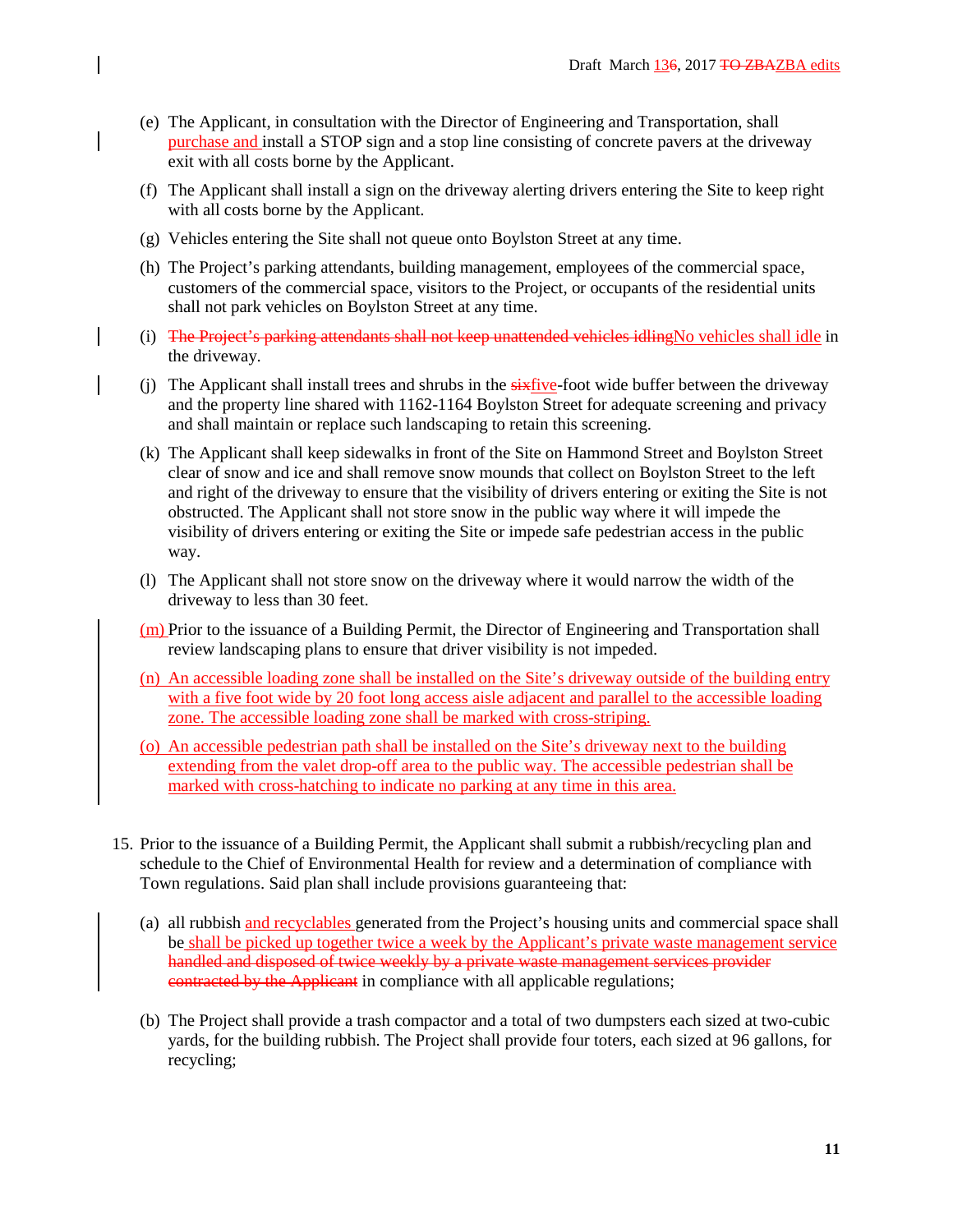- (c) The rubbish and recycling shall be picked up together twice a week by the Applicant's private waste management service;
- $(d)(c)$  The pick-up location shall be in the drop-off area of the Site's driveway next to the Project's building;
- $(e)(d)$  At no time shall trash be stored in either of the Site's front yards or in the public way or along property lines shared with residential and commercial abutters;
- $(f)(e)$  Rubbish and recycling receptacles shall not be stored in the **Site's driveway <del>yard</del>-between** 10 11 AM and 11 PM on weekdays and weekends;
- $\frac{1}{2}(f)$  The private waste management truck shall back into the Site's driveway for pick-up. The truck shall not back out onto Boylston Street nor shall it stop on Boylston Street to pick up waste;
- $(h)(g)$  Private waste management trucks shall not enter the site before 7 AM on weekdays and weekends;
- $\Theta(\hat{H})$  Rubbish and recycling storage rooms must be maintained in compliance with State Sanitary Code requirements. Separate rooms shall be designed for recycling and trash storage, respectively;
- $\overrightarrow{(i)}$ (i) The Applicant shall install noise reducing sheet rock (i.e. quiet rock), or other method material that reduces noise impact, be used to reduce noise impact in the compactor room;
- (k) The Project's commercial space shall not involve include food preparation or service (including not selling coffee/tea or packaged foods);
- $\langle \downarrow \rangle$ (j) The Applicant shall inform the Public Health Department when the Project's residential units are ninety (90) percent occupied so that the Chief of Environmental Health may review and approve the preliminary rubbish/recycling plan for compliance with this Decision;
- 16. Prior to the issuance of a Building Permit, the Applicant shall submit a construction management plan, consistent with the requirements listed in Condition 5961, to the Building Commissioner and the Director of Engineering and Transportation for review and approval.
- 17. Prior to the issuance of a Building Permit, for each building on the Site or a portion thereof, the Applicant shall comply with the Public Works Department's Site Plan Review Checklist and with the Building Department's Certificate of Occupancy Process as verified by the review and approval of the Director of Engineering and Transportation and the Building Commissioner.
- 18. Prior to the issuance of the final Certificate of Occupancy for the Project, the Applicant's registered architect and professional engineer shall certify in writing to the Building Commissioner that the Project complies with the Site Plans and the Architectural Plans, including the modifications required by this Decision.
- 19. Prior to Commencement of Construction, the Applicant shall provide the Director of Engineering and Transportation with plans showing that no erosion from the Site will cause deposition of soil or sediment upon adjacent properties or public ways. For purposes of this Decision, "Commencement of Construction" shall mean: the initial disturbance of soils associated with clearing, grading, or excavating activities or other construction activities; the placement of or mobilization for construction activities including but not limited to placing materials, machinery, supplies or construction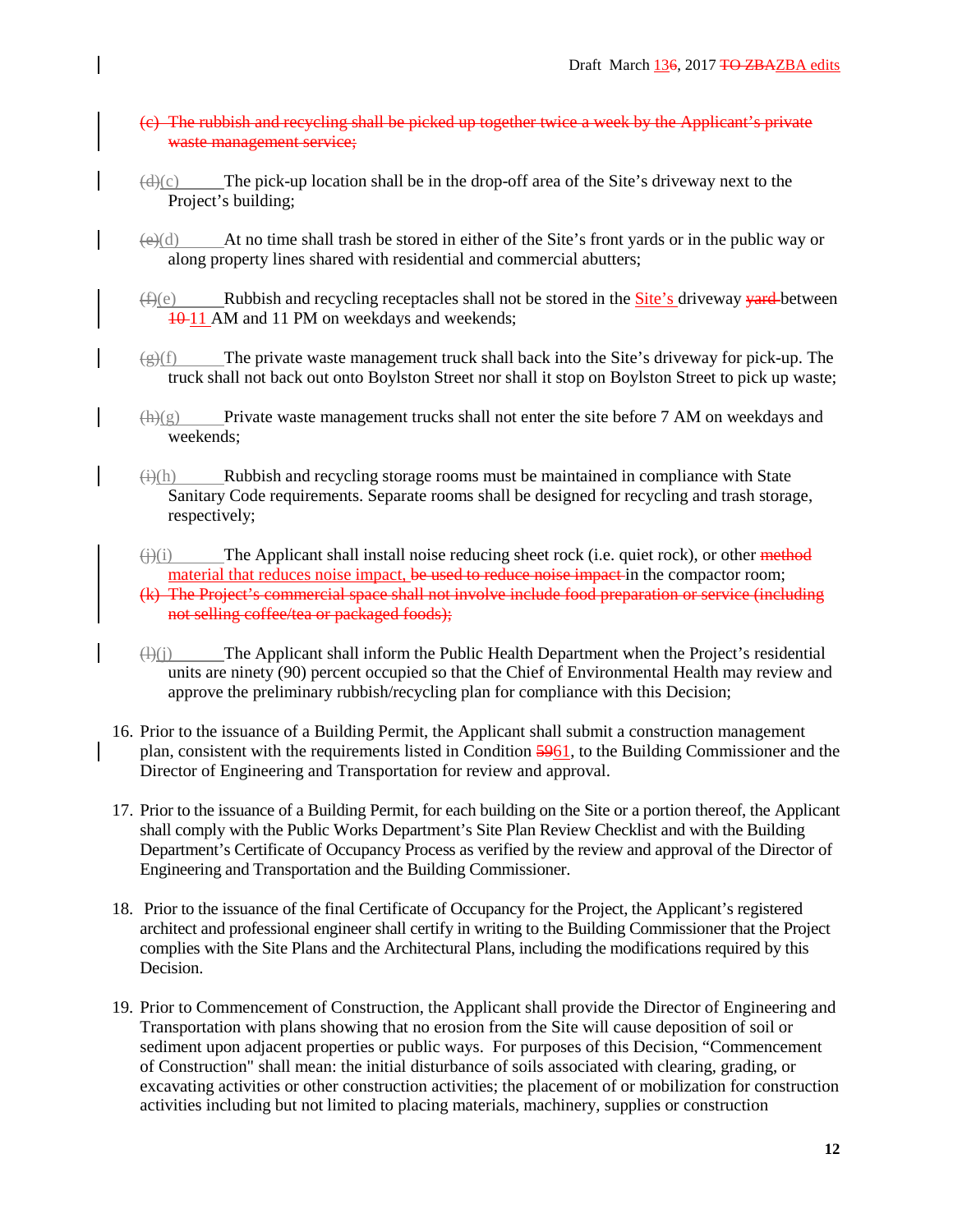equipment on the Site and removal or disconnection of utilities or water or sewer lines; or any alteration, demolition, repair or improvements to a building or structure.

- 20. Prior to the issuance of the first Certificate of Occupancy, the Applicant shall submit as-built plans certified by a registered architect to the Building Commissioner for his review and determination of conformance with the approved plans and the Conditions of the Decision.
- 21. During construction and initial leasing, the Applicant may post on Site no more than one  $(1)$ temporary sign for the Project, no greater than twenty square feet (20 sf), with the design and location subject to review and approval by the Assistant Director for Regulatory Planning.
- 22. After the issuance of the final Certificate of Occupancy and before the Applicant replaces or changes any exterior materials, the Applicant shall submit plans showing replacement materials, colors, and window profiles for the review and approval of the Assistant Director for Regulatory Planning (if they are other than those indicated on the plans listed Conditions 6 and 7), unless the changes are deemed substantial by the Subsidizing Agency pursuant to 760 CMR 56.04(5).
- 23. When fifty (50) percent of the Certificates of Occupancy are issued, the Applicant shall demonstrate to the Building Commissioner that the Project complies with the Town Noise By-Law. Prior to the issuance of the final Certificate of Occupancy, the Applicant shall demonstrate to the Building Commissioner that the Project complies with the Town Noise By-Law.
- 24. Prior to the issuance of demolition permit, the Applicant shall conduct a pre-construction survey of the above and below grade structures located at 1162-1164 Boylston Street, 513, 515, 517, and 521 Heath Street, and 612, 614, 616, 624 Hammond Street, subject to receipt from abutters of rights of access. Any damage to structures within this area due to construction of the Project shall be the financial responsibility of the Applicant to repair.
- 25. There shall be no blasting during the construction of the Project.
- 26. Contemporaneously with sending or within ten (10) days of receiving any and all correspondence to or from the Massachusetts Historical Commission or the Massachusetts Secretary of Energy  $\&$ Environmental Affairs concerning the Project, the Applicant shall provide the Board and the Brookline Preservation Commission with copies.
- 27. Prior to the issuance of a Building Permit, the Applicant shall submit a Transportation Access Plan ("TAP") for reducing the number of vehicular trips to and from the Project, to be prepared in accordance with the Transportation Access Plan Guidelines of the Town (Sec. 5.09.3.c.6 of the Town Zoning By-law), and which shall be subject to the review and approval of the Director of Engineering and Transportation. Mitigation measures in the TAP shall include the Applicant (i) providing subsidies for its employees' public transit costs; (ii) providing on-site sale of MBTA passes; (iii) providing no fewer than ten bicycle racks for secure bicycle storage; (iv) publicizing transit options; and (v) including in leases for the commercial spaces language mandating MBTA pass subsidies be provided to employees by the tenants; and (vi) installing transit screens in the building lobby for use by residents, visitors, and staff, and commercial employees and customers to display the on-time arrival of nearby MBTA buses and trains.

Housing 55+ monitoring / deed restriction: see last condition of Decision

28. As a condition of any approval hereunder, at least  $25\frac{400}{6}$  of the units shall be and shall remain affordable and shall be marketed to eligible households whose annual income may not exceed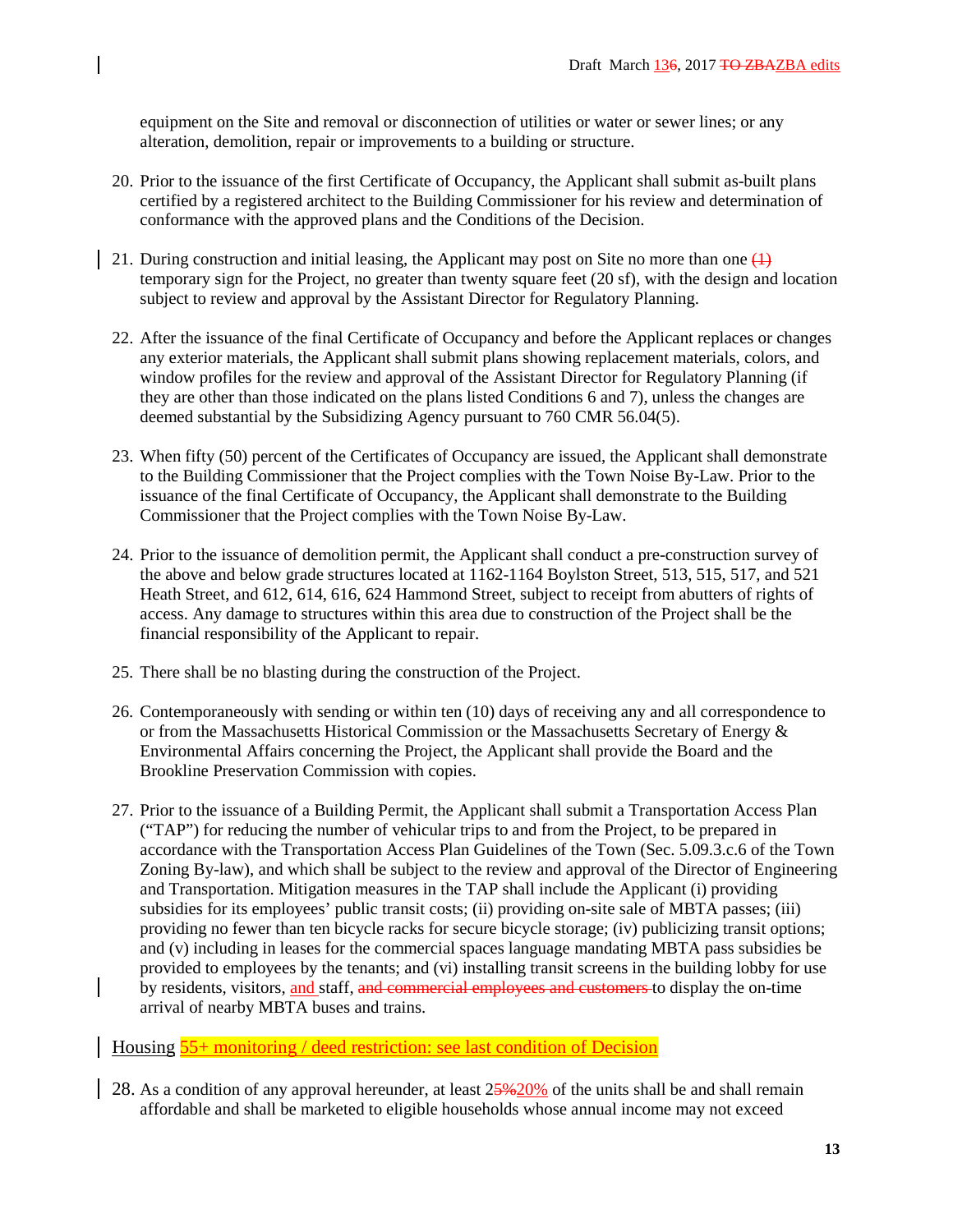80%50% of AMI , adjusted for household size, as determined by the United States Department of Housing and Urban Development (the "Affordable Units"); and subject to approval by the Subsidizing Agency, as defined in 760 CMR 56.02, as the project administrator, the Affordable Units and the Market Rate units shall be eligible to be included in the Town's SHI.

- 29. The Affordable Units shall be dispersed throughout the Project and shall have the same bedroom "ratio" or "mix" as the Market Rate Units (as defined in Condition 3940) in the Project, subject to the approval of the Subsidizing Agency. The specific units in the Project designated as the Affordable Units may change from time to time, provided that there shall be no fewer than nine units in the Project that are Affordable Units.
- 30. Affordable Units shall:
	- a. Be evenly dispersed throughout the project
	- b. Be indistinguishable from the Mmarket R rate Uunits in external appearance
	- c. Have the same comparable interior finishes as the Mmarket Rrate Uunits
	- d. Contain the same square footage as the average size of the Project's  $M<sub>th</sub>$  arket R  $_{\rm F}$  ate U  $_{\rm th}$  U  $_{\rm th}$ containing the same number of bedrooms
- 31. All leases for the units in the Project shall include language stating that tenants may not use dens, living rooms, or dining rooms as bedrooms. Lease and occupancy agreements shall be for a term of not less than six (6) months. Nightly rentals shall not be permitted. Airbnb and similar lodging services shall not be permitted.
- 32. Prior to the issuance of a Certificate of Occupancy by the Building Commissioner, the Director of Planning and Community Development will review and approve the distribution of units between the Affordable and Market Rate Units to ensure that the floor plans and amenities of the Affordable Units relative to the Market Rate Units are consistent with the conditions of the Subsidizing Agency's approval of the Project.
- 33. Local Preference: The Applicant shall work with the Assistant Director of for Community Development Planning to request that no less than 70% of the affordable units be awarded to households with local preference during the initial lottery, as defined by the Town and subject to the approval of the Subsidizing Agency.
- 34. The Assistant Director for Community Planning -must review the affirmative marketing plan for the Affordable Units before it is submitted to the Subsidizing Agency for final approval. The Assistant Director for Community Planning will work with the Applicant to market the Affordable Units, specifically identifying appropriate local outreach venues.
- 35. For the period in which the Project is being monitored by the Subsidizing Agency, upon the Town's request, the owner shall share all monitoring reports with the Assistant Director for Community Planning including annual rent increases and information verifying income eligibility for affordable units.
- 36. Nine units in the Project shall in perpetuity be Affordable Units. Prior to the issuance of any Building Permit, a Regulatory Agreement, which shall include monitoring provisions if such provisions are not provided in a separate Monitoring Services Agreement, shall be executed by both the Applicant and the Subsidizing Agency, in form and content as approved by the Subsidizing Agency as Subsidizing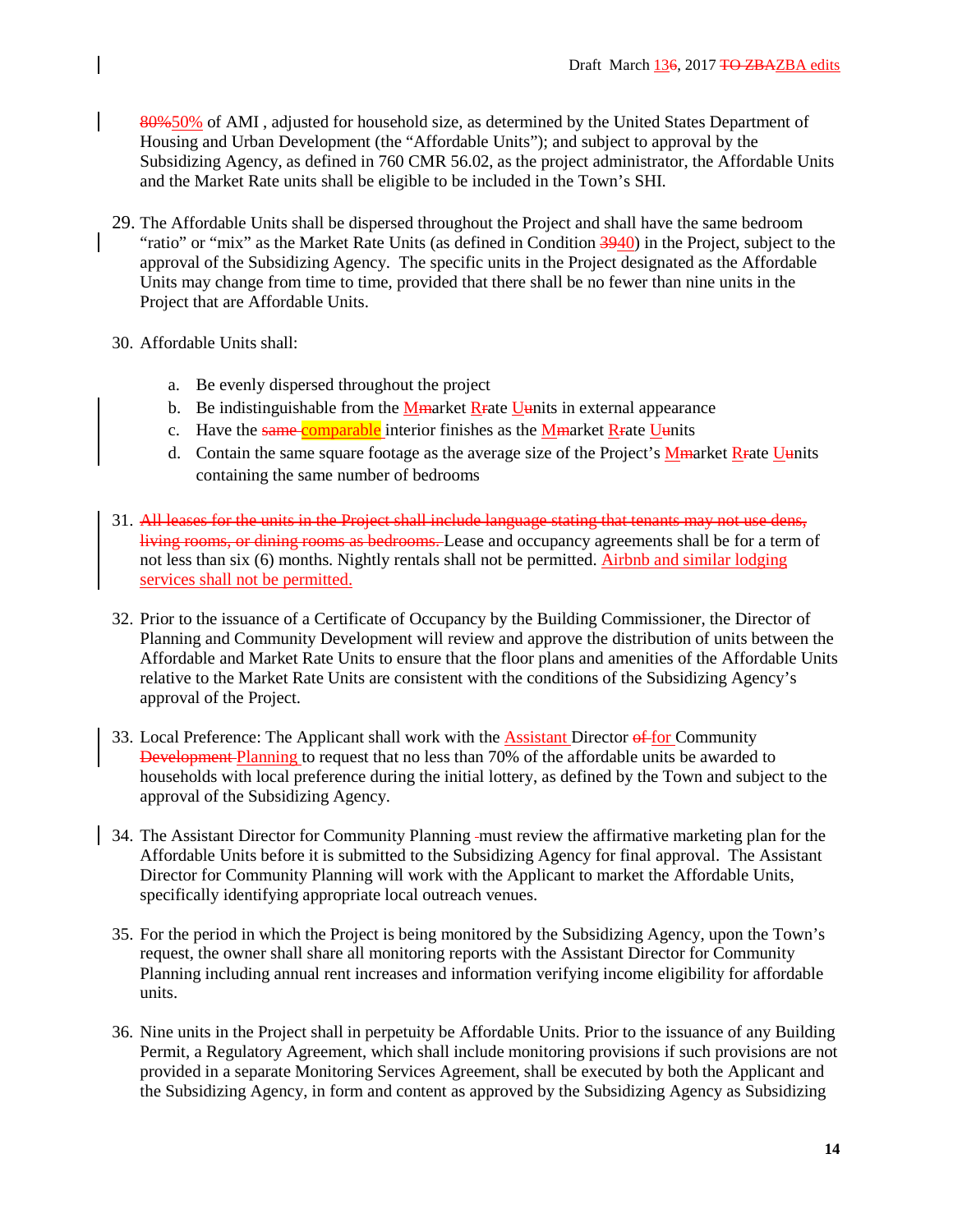Agency, and recorded with the Registry of Deeds by the Applicant against the Property, provided, however, that if a lender or governmental funding agency for the Project requires the issuance of a Building Permit(s) prior to any construction loan closing, then the Building Permit(s) may be issued, subject to the Building Commissioner's satisfaction with compliance with all other applicable legal requirements for issuance, and released to the construction lender's closing attorney, who may then release them to the Applicant upon the execution and recording of the Regulatory Agreement. Such restrictions shall take priority over all financing documents related to the Project and shall survive foreclosure. The Applicant/Owner shall provide copies of monitoring reports to the Town. Moreover, a second Regulatory Agreement and a Monitoring Services Agreement (the terms to be included are provided in Exhibit 2) shall be prepared prior to expiration of the initial Regulatory Agreement, approved by Town Counsel, executed and recorded for the period after the expiration of the affordability restrictions imposed by the Subsidizing Agency. The Applicant shall enter into said Regulatory Agreement and Monitoring Services Agreement with the Town and the Monitoring Agent to continue such restrictions. Such agreement shall be consistent with the terms of this Decision and with the customary terms of Town's Regulatory Agreements.

- 37. The Applicant Owner shall retain the Town or a consultant designated by the Town as the Monitoring Agent for the Project for the period commencing at the expiration of the affordability restrictions imposed by the Subsidizing Agency. All costs associated with monitoring for consistency with the Regulatory Agreement shall be borne by the ApplicantOwner.
- 38. Subject to the requirements of the Subsidizing Agency to monitor and enforce the provisions of the Subsidizing Agency Agreements (as defined in Exhibit 2, Terms To Be Included in Replacement Town Regulatory Agreement) relative to limited dividends from the Project during the Subsidy Period (as defined in Exhibit 2), the Applicant shall provide a copy to the Board of Selectmen of any and all certifications, statements, reports, appraisals, and notices, including but not limited to requests by the Applicant to the Subsidizing Agency to revalue the Applicant's equity in the Project, made by the Applicant to the Subsidizing Agency relative to the Applicant's compliance with the limited dividend provisions in the Subsidizing Agency Agreements (e.g. all statements required to be submitted to the Subsidizing Agency as set forth in the Subsidizing Agency's regulatory agreement), contemporaneously with the Applicant's delivery of such documents to the Subsidizing Agency. The Applicant shall be bound by all terms contained in the Subsidizing Agency Agreements, including the terms pertaining to limited dividends and the use of development revenues.
- 39. The Town will not issue a Building Permit for the Project without review of final plans by the Assistant Director for Community Planning and final approval from the Subsidizing Agency.
- 40. No more than eight certificates of occupancy shall be issued by the Building Commissioner for units designated for rent at fair market rents (the "Market Rate Units") until at least one certificate of occupancy is issued for an Affordable Unit. No more than 32 certificates of occupancy for Market Rate units shall be issued until at least four occupancy permits for Affordable Units are issued.

#### Fire Safety

- 41. Prior to the issuance of a Building Permit, the Fire Chief or his designee shall review and approve the final site plan to ensure that fences and landscaping do not impede firefighter access to the lower windows in both buildings.
- 42. Prior to the application for a Building Permit, the Applicant shall certify in writing to the Fire Chief and the Building Commissioner that (a) both buildings have enhanced NFPA-13 (or latest version of the NFPA code) designed sprinkler systems and (b) both buildings in the Project have direct alarm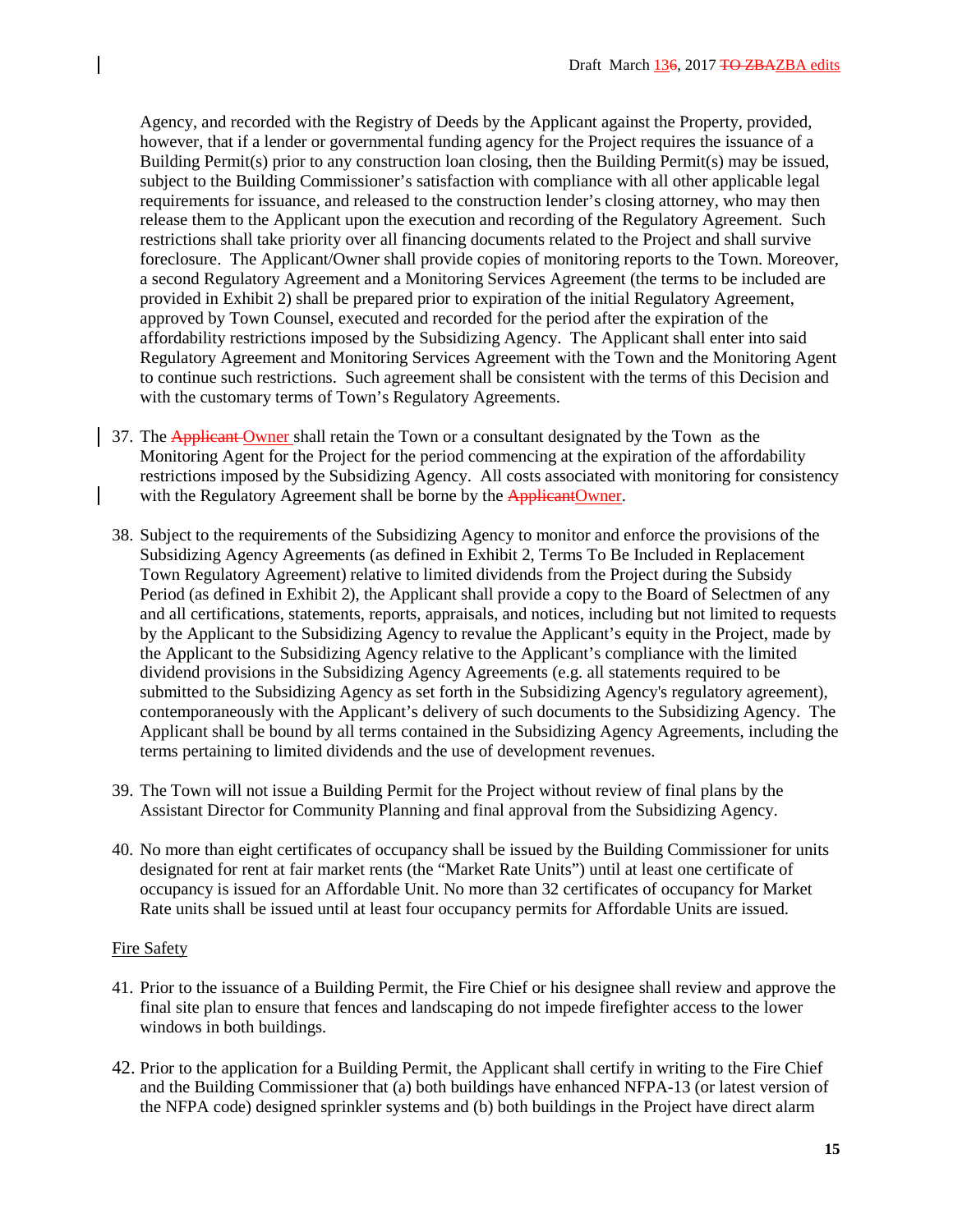notification to the Fire Department designed in accordance with the latest version of Building and Fire Codes.

# Infrastructure

- 43. Prior to the issuance of a Building Permit, the Applicant shall provide plans for the review and approval of the Director of Engineering and Transportation for the installation on the garage level a 6,300 eubic footgallon water tank to hold the volume of stormwater from a 25-year storm to reduce the rate of stormwater runoff and not tax the municipal system's 12-inch diameter drain in Boylston Street.
- 44. The following portions of the Project shall be and shall remain forever private and the Town shall not have, now or ever, any legal responsibility for their operation, maintenance, repair, or replacement:
	- (a) The on-site stormwater management system;
	- (b) All sewer, stormwater and water connections, lines and equipment required, from the public way to the buildings;
	- (c) All site utilities including domestic water, fire protection, gas if applicable, electric, telephone, and cable systems.
- 45. The Applicant shall operate and maintain all of the foregoing specified in Condition 44 in good working condition and repair at all times at its sole cost.
- 46. Prior to issuance of a Building Permit, all water, stormwater and sewage facility designs shall be subject to review and approval by the Director of Engineering and Transportation.

### Environmental / Geotechnical

- 47. Prior to the Commencement of Construction, the Applicant shall state in writing that he is the party responsible for the (a) environmental compliance at the Site and (b) the proper function and operation of the environmental control proposed by the Applicant.
- 48. The Applicant shall provide to the Town within ten days of submission or receipt any documentation or correspondence related to the Site remediation pursuant to the 310 CMR  $\frac{1440,0000}{1}$ , the Massachusetts Contingency Plan.
- 49. The Applicant shall provide to Town within ten days of submission and/or receipt all documentation and correspondence related to the Notice of Intent and General Permit under the Environmental Protection Agency's (EPA) purview for the regulation of the short-term dewatering after the commencement of construction. **[MILESTONE]**Prior to the issuance of a Building Permit, the Town shall inspect the treatment system during dewatering to ensure proper dewatering practices. Should the Town hire a third party consultant for this review, all costs for the review shall be borne by the Applicant.
- 50. The Applicant shall install heavy waterproofed structural slab to resist the buoyant force of groundwater, eliminating the need for an underdrain and post-construction groundwater discharge to protect the occupants of the building, to mitigate public health issues potentially posed by the residual petroleum contamination in the ground at the Site, and to prevent flooding and structural damage to the foundation.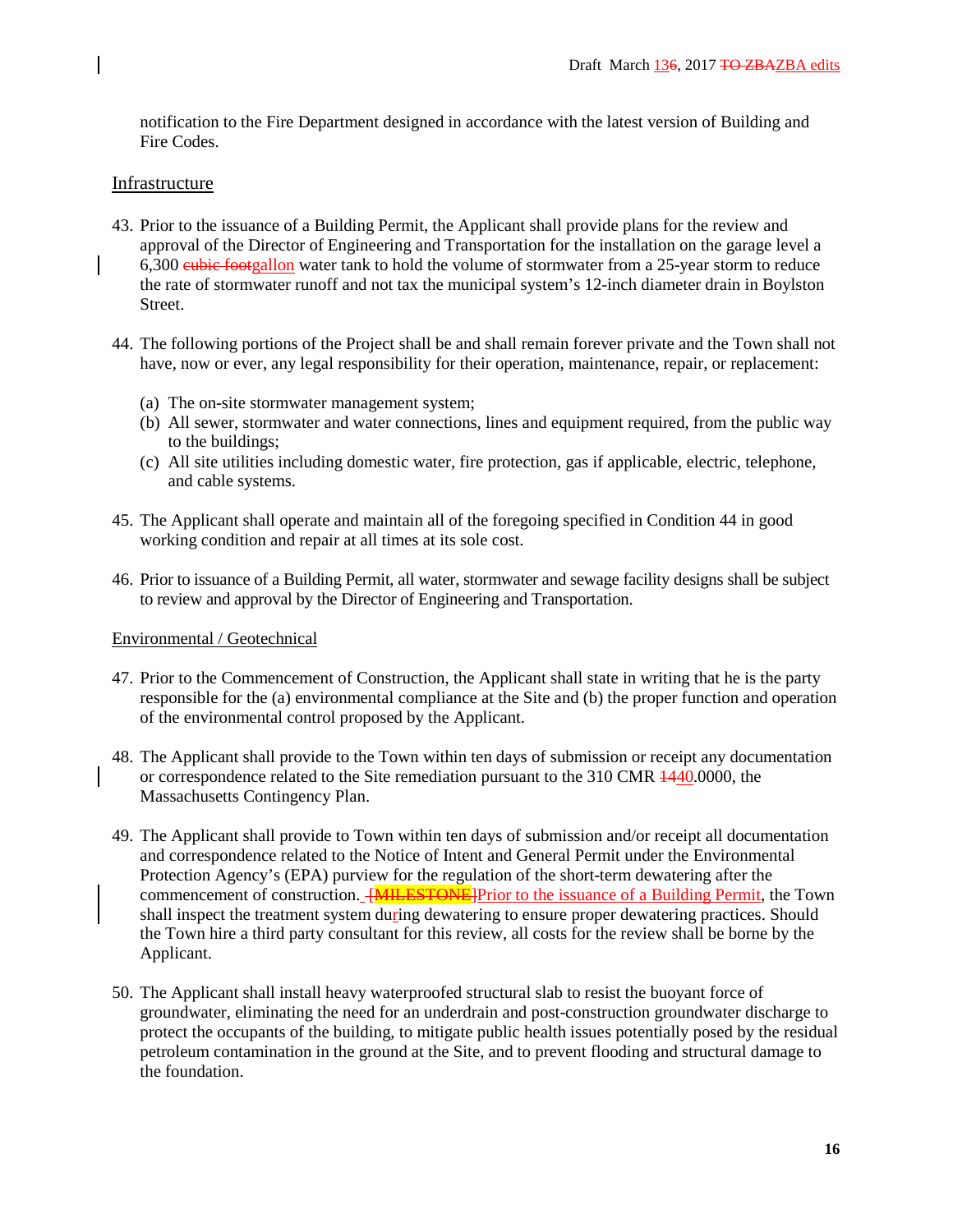- 51. After the final Certificate of Occupancy is issued, no additional load to the municipal system shall be allowed without the Director of Engineering and Transportation's approval.
- 52. Prior to Commencement of Construction, the Applicant shall submit for the review and approval of the Director of Engineering and Transportation a design for the long-term waterproofing system stamped by professional engineer. Should the Director of Engineering and Transportation hire a third party consultant to review the design of the waterproofing system, all costs for the Town's consultant's review shall be borne by the Applicant.
- 53. Prior to **MILESTONE**the issuance of a Building Permit, the Town shall inspect and verify the proper installation and function of the waterproofed system based on the design review to ensure that the waterproofing system operates effectively as an environmental control. Should the Director of Engineering and Transportation hire a third party consultant to review the installation of waterproofed slab, all costs for the Town's consultant's inspection shall be borne by the Applicant.
- 54. The Applicant shall install a ventilation system for the underground parking garage to control vehicle exhaust and act as an environmental control to mitigate the potential for residual petroleum vapors to migrate into the proposed building and expose the occupants of the building to vapors.
- 55. The Applicant shall install a generator or back-up power system to maintain ventilation of the underground garage during power outages.
- 56. Prior to the issuance of a Building Permit, the Applicant shall submit a ventilation system design for the review and approval of the Director of Engineering and Transportation. Should the Town hire a third party consultant to conduct said review, all costs for this review shall be borne by the Applicant.
- 57. Prior to **MILESTONE** the final Certificate of Occupancy, the Town shall inspect and verify the proper installation and function of the ventilation system. Should the Town hire a third party consultant to conduct said inspection, all costs for this inspection shall be borne by the Applicant.
	- 58. During construction, the Applicant shall not stockpile remediation waste on the Site at any time. *[Peter: Town inspection during removal of remediation waste?]*At least ten days prior to any excavation on the Site, the Applicant shall inform the Director of Engineering and Transportation in writing.

# Pre-Building Permit Review

- 59. Prior to issuance of a Building Permit, the Applicant shall demonstrate to the satisfaction of the Building Commissioner that:
	- (a) Final site plans and architectural plans have been reviewed and approved by the Assistant Director for Regulatory Planning in accordance with Conditions 6 and 7.
	- (b) The Director of Engineering and Transportation has reviewed and approved the final site and lighting plans in accordance with Conditions 8 and 17; the final stormwater management and drainage plans in accordance with Condition 10; the water, stormwater and sewage facility designs in accordance with Conditions  $\frac{44}{43}$  and  $\frac{46}{6}$ ; the erosion control plans in accordance with Condition 19; the pavement surfaces in accordance with Condition 6365; and all other items requiring review, verification, or approval by or to the satisfaction of the Director of Engineering and Transportation and Engineering as listed in these Conditions.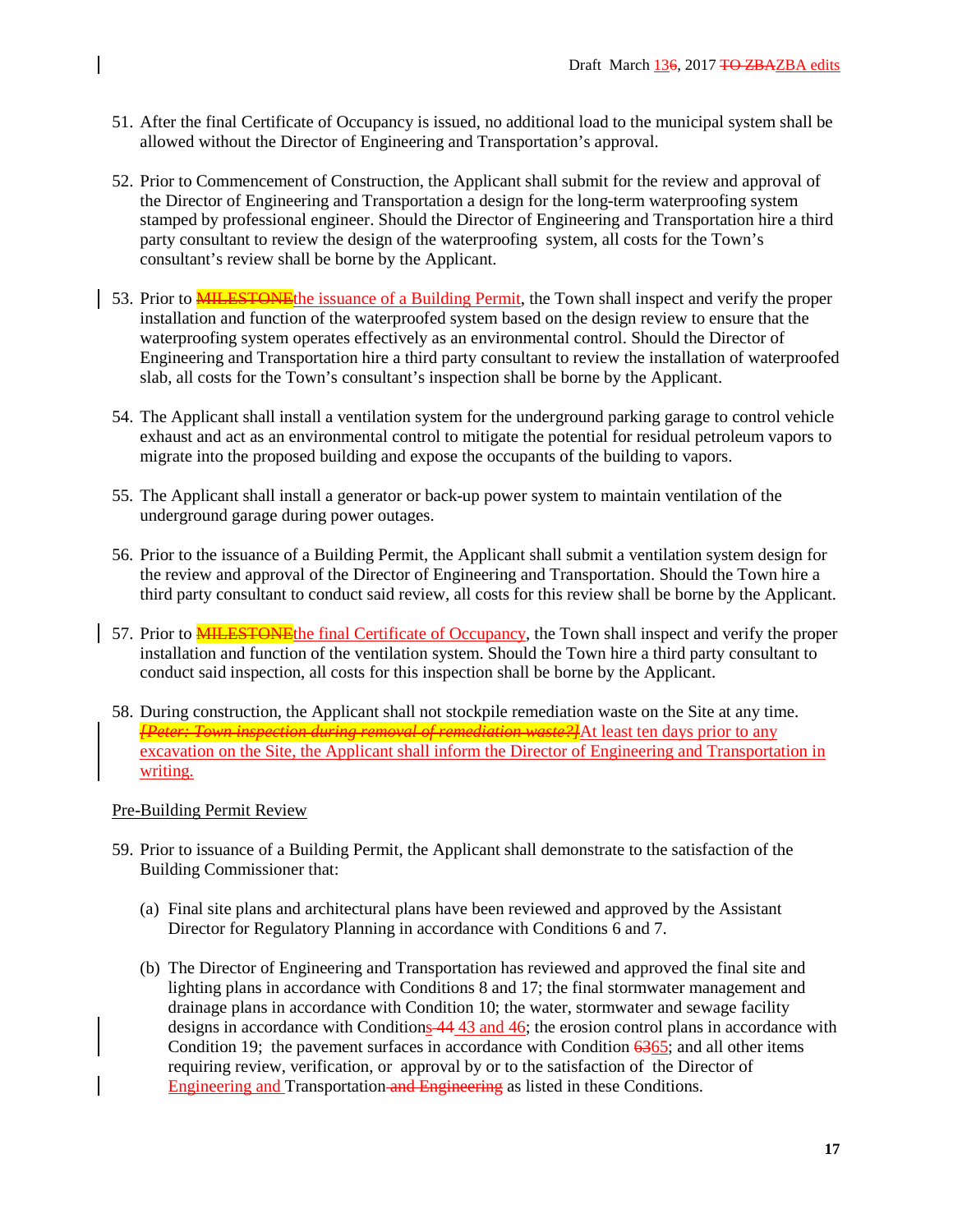- (c) It has paid all fees and funded all improvements required pursuant to Condition 12, 14 and, if applicable, Condition 9.
- (d) It has initiated and participated in a pre-construction meeting to discuss the proposed construction schedule with its contractor and the Town, including but not limited to the Building Commissioner, Director of Engineering and Transportation and Engineering, and the Fire Chief.
- (e) All required local, state and federal approvals and permits have been obtained and it has obtained Final Approval from the Subsidizing Agency as provided in 760 CMR 56.05(8)(c)(2) and (3).
- (f) The Building Commissioner has approved the Construction Management Plan (Condition 16).
- (g) The Chief of Environmental Health has reviewed and approved the rubbish and recycling plan in accordance with Condition 15.
- (h) The Subsidizing Agency has granted the Subsidy as provided in 760 CMR  $56.05(8)(c)(1)$ .
- (i) The Assistant Director for Community Planning has reviewed the final plans in accordance with Condition 3839.
- (j) The Fire Chief or his designee has reviewed and approved the final site plan in accordance with Condition 40441.
- (k) The Town Arborist has reviewed a plan to protect existing street trees or add new street trees in accordance with Condition 9.
- (k)(l) The Director of Engineering and Transportation has inspected the treatment system during dewatering to ensure proper dewatering practices were conducted in accordance with Condition 49.
- (m) The Director of Engineering has and Transportation has reviewed and approved the design of the waterproofing system in accordance with Condition 5052.
- $\frac{d^2(u)}{dx^2}$  The Director of Engineering and Transportation has inspected the waterproofing system and verified that it was installed in accordance with Condition 53.
- (m)(o) The Director of Engineering and Transportation has reviewed and approved the design of the ventilation system in accordance with Condition 5456.
- $\left(\frac{n}{p}\right)$  The Applicant has submitted in writing he is the party responsible for environmental compliance and long-term environmental controls at the Site in accordance with Condition 4647.
- $\left(\Theta\right)(q)$  The Town and the Applicant have entered into a permanentane easement or a license agreement to be maintained in perpetuity to ensure a ten-foot wide continuous path of travel for pedestrian the public access between the Loading Zone and the building west façade in accordance with Condition 11.
- $(\oplus)(r)$  The Applicant has submitted proof to the Town that MassDot has granted an approval for the curb cut specified on the plans listed under Item 4 under Procedural History.
- (s) *EPA?*The Applicant has provided all documentation and correspondence with MassDEP related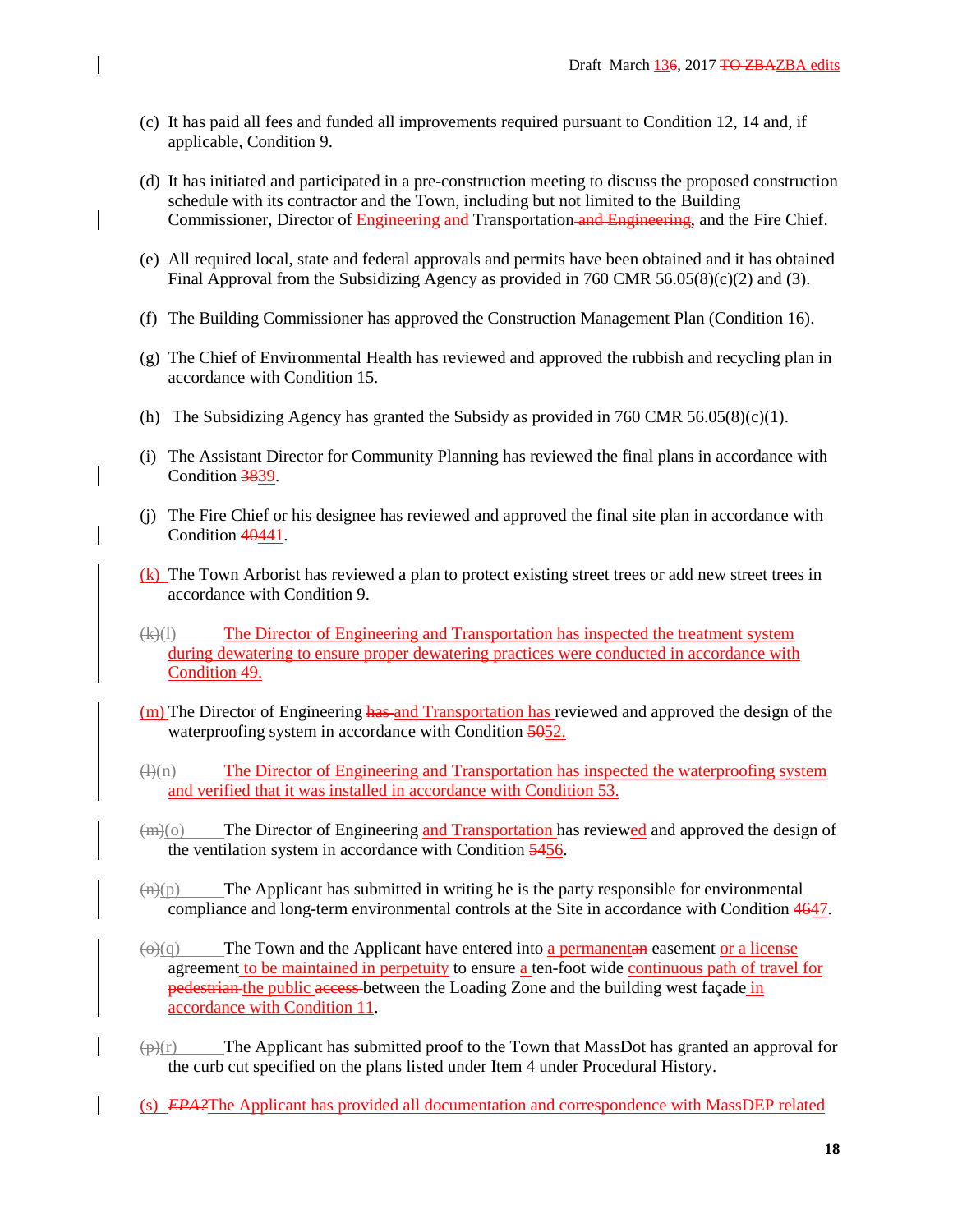to remediation of the Site in accordance with Condition 48.

 $(q)(t)$  The Applicant has provided proof to the Director of Planning and Community Development that the age-related deed restriction was filed with the Norfolk County Registry if Deeds in accordance with Condition 79.

## Construction

- 60. During construction, the Applicant shall conform to all local, state, and federal laws regarding air quality, noise, vibration, dust, and blocking of any roads. The Applicant shall at all times use reasonable means to minimize inconvenience to residents and businesses in the general area. The Applicant shall provide the Police Department with the name and 24-hour telephone number for the project manager responsible for construction. The hours for operation of construction equipment, deliveries and personnel are limited to: Monday through Friday (excluding Federal and State holidays) from 7:00 am to 5:00 pm; and Saturday from 8:30 am to 5:00 pm. Any noise or traffic complaints during these hours will be investigated by the appropriate Town agencies and departments.
- 61. Prior to Commencement of Construction and subject to approval by the Building Commissioner, the Applicant shall provide a Construction Management Plan that shall include but not be limited to: designation of truck routes; a survey of existing trees on the Site and measures to ensure tree protection during construction; limit of work areas; where construction vehicles, materials and equipment will be stored; parking hours and locations for construction workers' vehicles; location of portable toilets; rodent and insect control plan; dust/airborne particle control; security fencing; trash areas; construction trailer locations; the timetable for excavation and overall earthwork operation; and the number of necessary truck trips.
- 62. The Applicant shall make all commercially reasonable efforts to ensure that the entire construction period from Commencement of Construction to the date of issuance of the final Certificate of Occupancy shall be no more than thirty (30) months except subject to causes beyond the Applicant's reasonable control. Applicant may seek an extension of the foregoing requirement pursuant to 760 CMR 56.05(11).
- 63. The Applicant shall keep in optimum working order any and all construction equipment that makes sounds.
- 64. Upon the request of the Director of Engineering and Transportation and/or the Building Commissioner, the Applicant shall provide written reports during construction outlining the status of the Project.
- 65. Prior to Commencement of Construction, the Applicant shall provide the Director of Engineering and Transportation and Engineering with a report and photographs of the condition of pavement surfaces along truck routes before Construction Commencement and then again prior to issuance of a Certificate of Occupancy to ensure construction traffic does not adversely affect the pavement.

### General

- 66. The provisions of this Comprehensive Permit shall be binding upon the heirs, successors and assigns of the Applicant and the obligations shall run with the land.
- 67. Any reference to Town staff shall be read to include a designee (either other staff member(s) or a consultant) of that person or of the head of the respective Town department or division.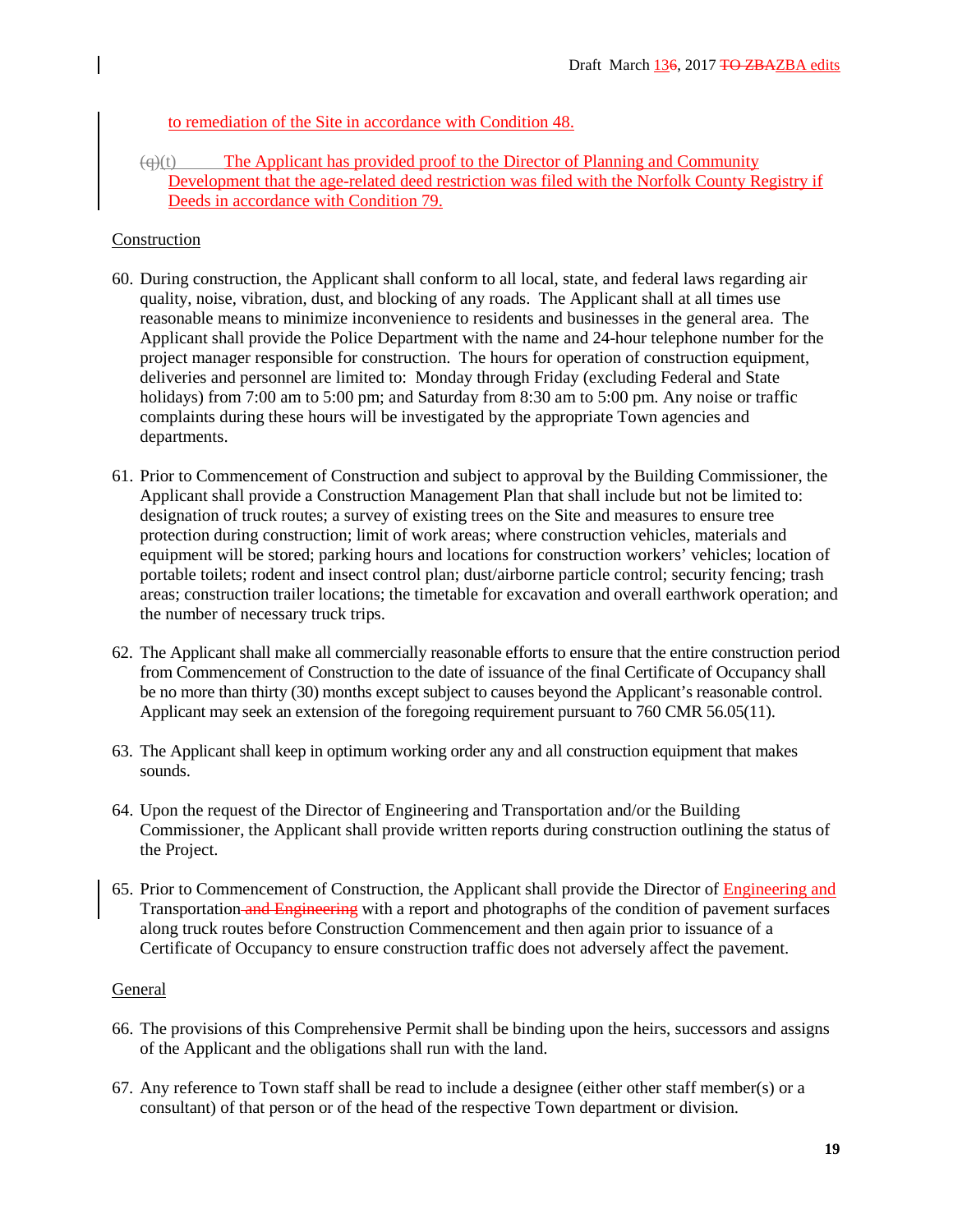- 68. If any part of this Decision is for any reason held invalid or unenforceable, such invalidity or unenforceability shall not affect the validity of any other portion of this Decision.
- 69. Upon execution by the members of the Board, the Clerk of the Board the Director of Planning and Community Development or her designee is directed to file this Decision with the Town Clerk and send a copy to the Applicant by certified mail, return receipt requested.
- 70. Any person aggrieved by this Decision may appeal pursuant to M.G.L. c.40B, Sec. 21.
- 71. This Comprehensive Permit shall expire if construction is not commenced within three (3) years from the date this Decision becomes final as provided in 760 CMR 56.05(12)(c), subject to the tolling provisions of 760 CMR 56.05(12)(c). For purposes of this paragraph only, Commencement of Construction is defined as the construction of the foundation of at least one of the Project's buildings. The Applicant may apply to the Board for extensions of this Comprehensive Permit in accordance with 760 CMR 56.05(12)(c).
- 72. If the Applicant revises any of the Plans, it shall present the revised plans to the Board in accordance with 760 CMR 56.05(11).
- 73. This Comprehensive Permit may be transferred by the Applicant only upon compliance with the requirements of 760 CMR 56.05(12)(b).
- 74. All utilities shall be underground.
- 75. Applicant shall pay for the Town's cost of police and fire details for the Project, in accordance with the Town's standard practices.
- 76. All Conditions in this Decision are to be interpreted and enforced to the extent permitted by M.G.L. c.40B and the Regulations.
- 77. Prior to thirty (30) days subsequent to the end of all applicable appeal periods, the Applicant shall record this Decision in the Norfolk County Registry of Deeds and shall provide the Board and the Building Commissioner with a copy of this Decision endorsed with the applicable recording information.
- 78. There shall be no structures or buildings or paved surfaces on the Site other than those shown on the Site Plans. Notwithstanding the foregoing, insubstantial changes to the Project, as determined by the Board in accordance with 760 CMR 56.05(11), shall be allowed.
- 79. The Applicant shall record with the Norfolk County Registry of Deeds a restriction that the residential units will be leased to at least one occupant aged 55-years or older. Prior to the Commencement of Construction, the Applicant shall provide proof in writing to the Director of Planning and Community Development or her designee that the aforementioned deed restriction was recorded.

#### *[LAST PAGE FOLLOWS]*